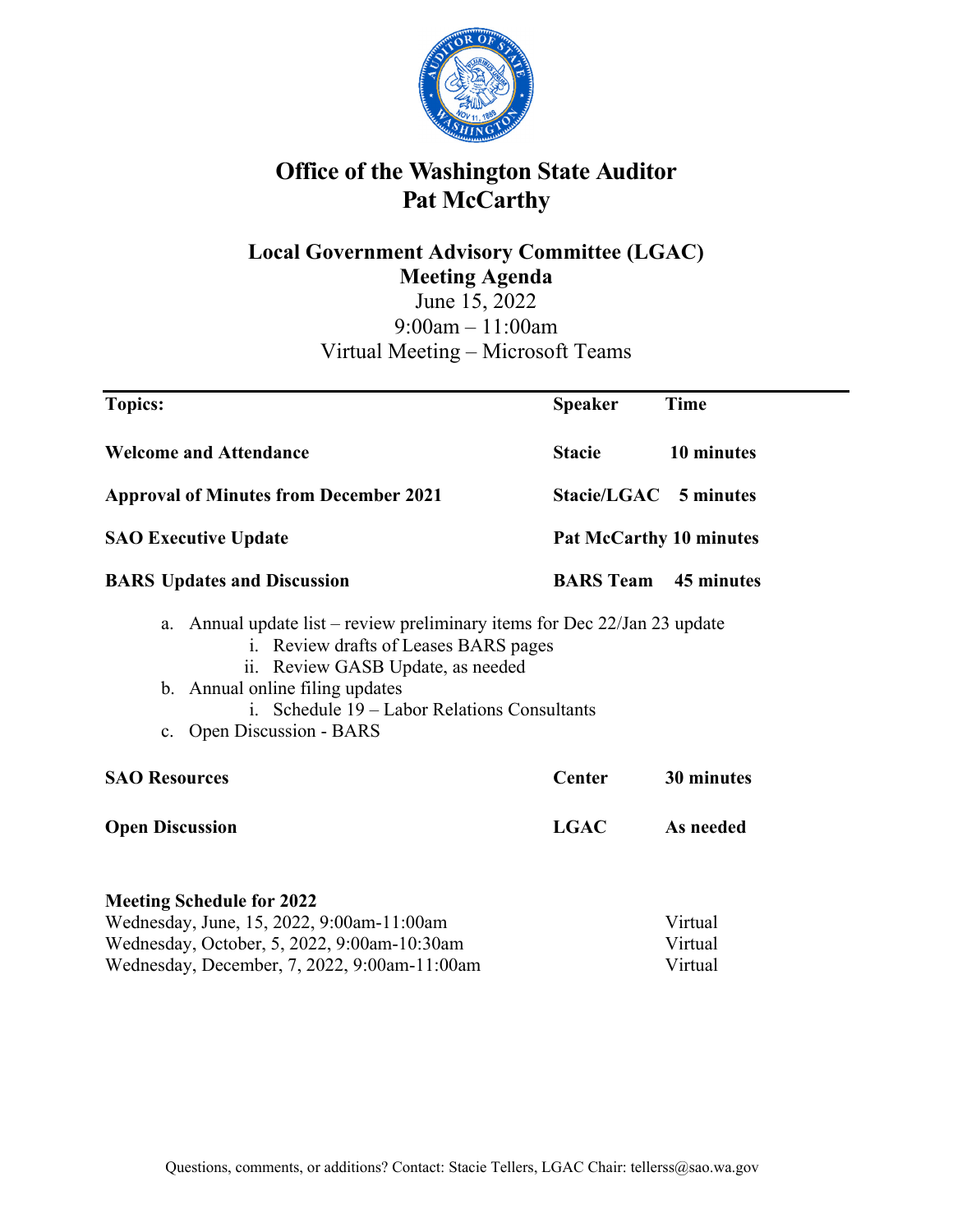

Office of the **Washington State Auditor Pat McCarthy** 

# **What is coming to BARS in 2023**

Both Manuals

- Leases see project page on SAO website (accounting, reporting, BARS codes, annual filing impacts)
- Budget note clarify note requirements, clarify biennial budget disclosure requirements
- Conduit Debt update to notes and clarify when to report liability, including Schedule 09 coding
- CFDA Catelog of Federal Domestic Assistance changing to ALN Assistance Listing Number
- Going Concern note clarify note requirements and header instructions
- Schedule 19 Labor Relations schedule, removing schedule effective with 12/31/2022 annual filing.
- BARS Coding
	- $\circ$  Municipal Court 512.50 splitting to 512.51 Non-contracted and 512.52 Contracted
	- $\circ$  Transportation Codes (54X) in Proprietary Funds red flagging

GAAP Manual Only

- Clarification of operating/non-operating BARS codes
- Unearned revenue/Unavailable revenue/Deferred Inflow clarifications
- Reporting RSI Section breakout section for easier use in online environment
- GFOA Section in BARS update and direct readers to GFOA website for ACFR awards.

Cash Manual Only

Pending final review of the 2022 Legislative Session for BARS impacts

Updates not confirmed for 2023 yet

- Both manuals Schedule 20 **Counties Only** reviewing legislative updates, may move to excel file template
- Both manuals Clarification to the Equipment Rental and Revolving Fund sections
- $\bullet$  Both manuals Schedule 15, clarify when to recognize expenses
- Cash Providing more details in Note 1 Summary of Significant Accounting Principles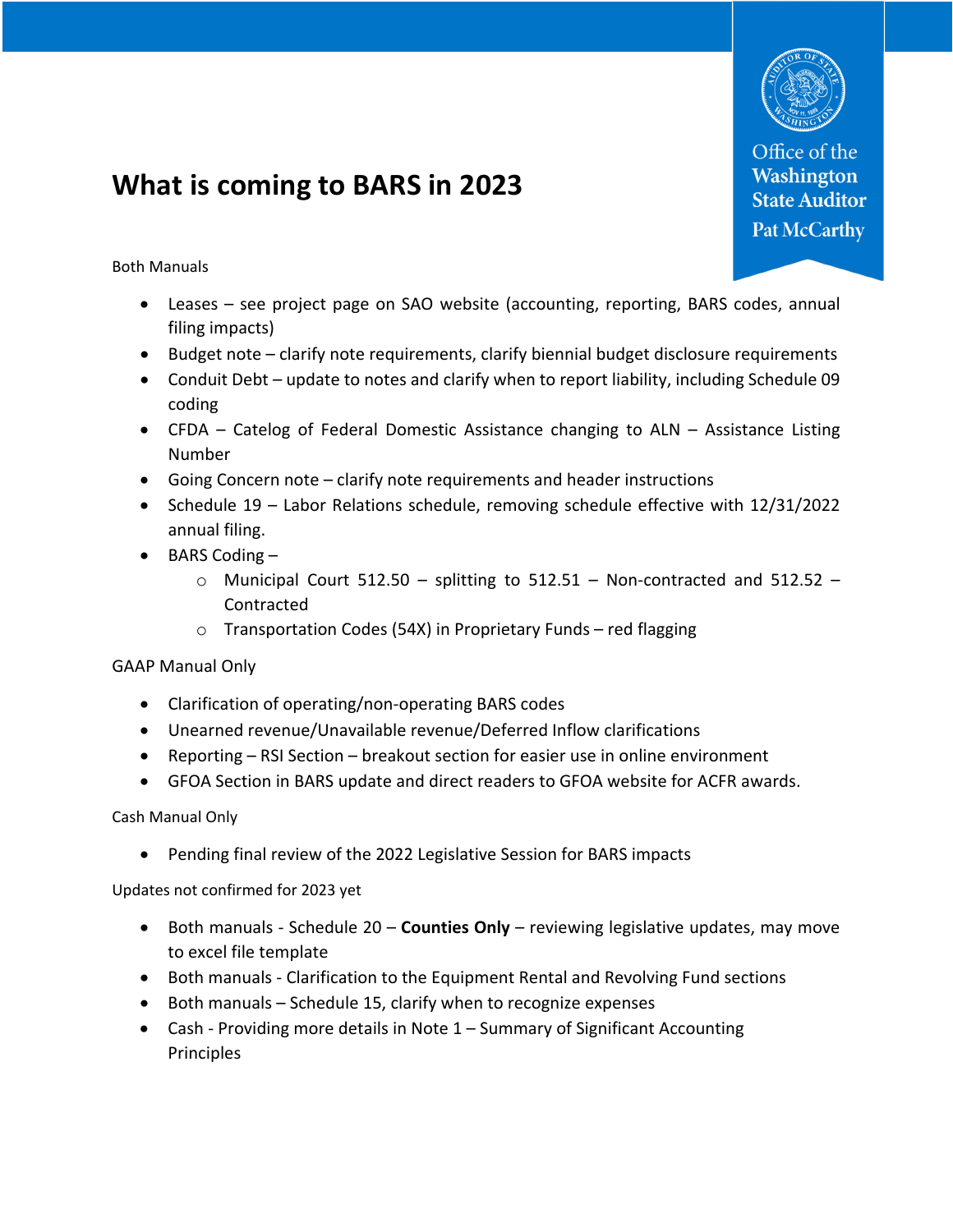#### **3. ACCOUNTING**

# 3.4 **Liabilities**  3.4.1 **Leases and Installment Purchases**

#### 3.4.1.10 **Lease Definition**



A contract that conveys control of the right to use another entity's nonfinancial asset (the underlying asset) as specified in the contract for a period of time in an exchange or exchange-like transaction.

#### 3.4.1.20 **Exclusions**

The following items are not considered leases. For lessees that means these would not be reported on the Schedule of Liabilities (Schedule 09) as lease liabilities.

- Short-term leases One that, at the beginning of the lease, has a maximum possible term of 12 months or less, including any options to extend - e.g. rolling month-to-month leases
- Interfund leases Leases between departments or funds within the same government
- Lease of intangible assets This includes mineral rights, patents, software, copyrights, except for the sublease of an intangible right-to-use asset created by the original lease of a tangible underlying asset
- $\bullet$  Leases of biological assets such as timber, living plants, and living animals
- Leases of inventory
- Service concession arrangements
- Assets financed with outstanding conduit debt unless both the asset and conduit debt are reported by the lessor
- Supply contracts such as power purchase agreements that do not convey control of the right to use the underlying power generating facility
- Certain regulated leases such as aviation leases between airports and air carriers

#### 3.4.1.30 **Summary of BARS Codes**

| 34P.PP    | <b>Lessors</b> – For lease payments received if leasing is the primary operation of the fund.         |
|-----------|-------------------------------------------------------------------------------------------------------|
| 362.00    | <b>Lessors</b> – For lease payments received that are not the primary operation of the fund.          |
| 591.PP.70 | <b>Lessee</b> – Lease/rental payments (ownership of asset is <b>not</b> transferred at the end of the |
|           | contract)                                                                                             |
| 594.PP.70 | <b>Installment purchase payments</b> – Ownership of asset is transferred at the end of the            |
|           | contract                                                                                              |

#### 3.4.1.40 **Lessor Accounting**

Lessors only need to report the cash payments received for lease payments on the Schedule 01. Since lessors are receiving payments, there is no liability to report on the Schedule 09. To receipt payments, use either BARS Code 34P.PP or 362.00. If leasing is the primary operation/function of the fund that the payment is being receipted into, then use BARS Code 34P.PP which is a Charge For Services code. The "P" stands for prescribed numbers that are related to the function of the leasing activity. Review the chart of accounts to identify the applicable function and determine the full BARS Code. An example of when to use the 34P.PP code would be a port whose primary operation is leasing buildings.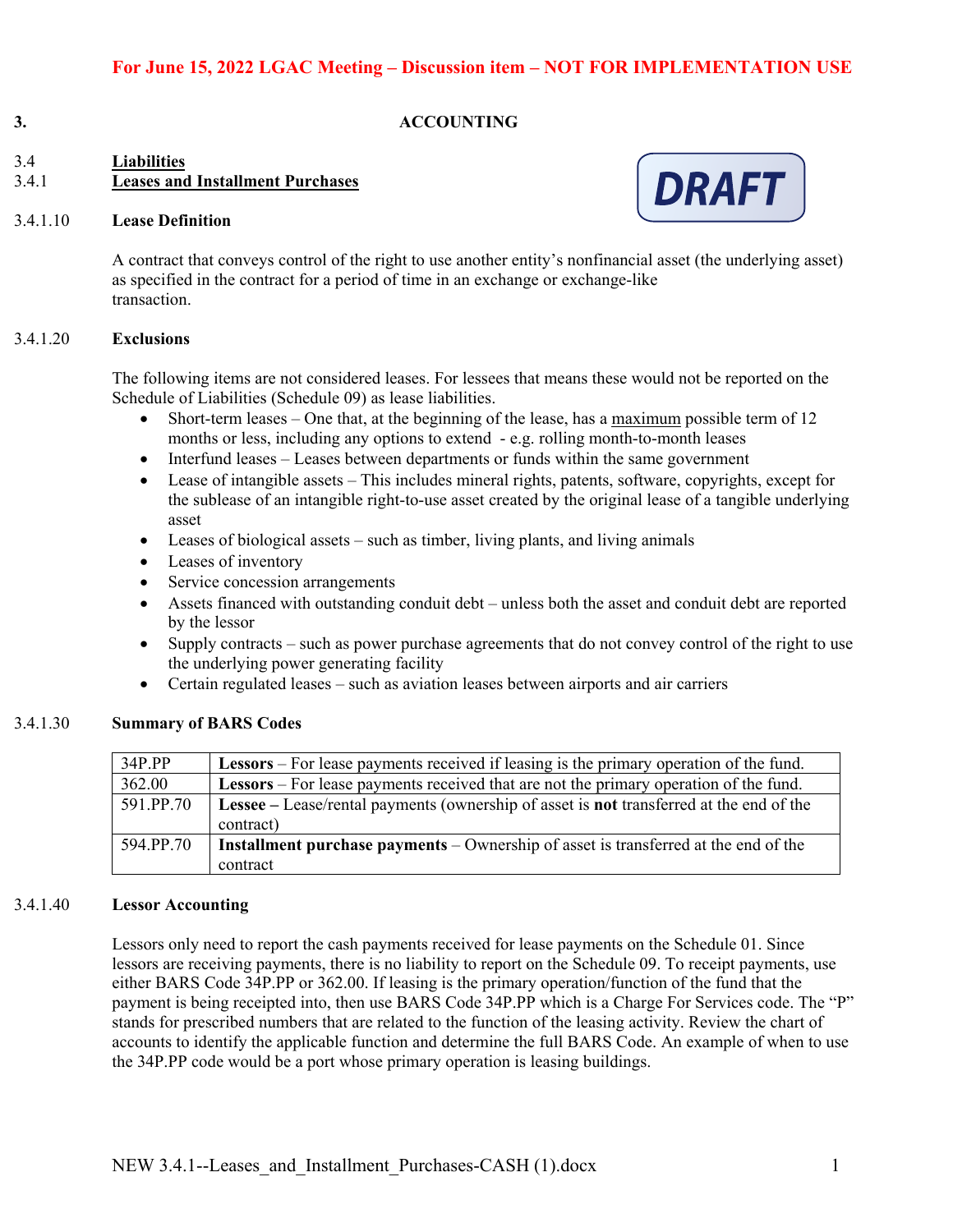If leasing is not the primary operation/function of the fund that the payment is being receipted into, then use BARS Code 362.00. An example of when to use BARS Code 362.00 is when a city or county is receipting lease payments into the general fund.

Lessors will use the revenue codes above for both short term and long term leases.



#### 3.4.1.50 **Lessee Accounting and Reporting**

At the start of the lease, lessees will not report any inflows or outflows on the Schedule 01. Lessees will record actual lease payments made to the lessor on the Schedule 01 using BARS Code 591.PP.70.

If the lease includes additional fees or taxes, only include the portion of the payments related to the right to use the asset in the liability calculation. For example if a copier lease has a separate maintenance fee or a separate per-copy fee, do not include those in the liability calculation. When paying the maintenance and per copy fees do not use BARS Code 591, instead use the regular BARS functional expense codes. However if maintenance fees and taxes are included in the regular lease payments and they are not separated out in the contract, then include the full amount of the payment in the liability calculation.

Short term lease payments should be coded to normal, functional BARS expenditure codes. For example if a government has a short term lease for a copier that is used by the water utility fund, the lease expense would be coded to BARS 534.00.40.

Lessees are also required to include a note disclosure about their lease activity in the Notes to the Financial Statements. See template note at Note  $X -$  Leases.

3.4.1.55 Lessee Schedule 09 Reporting

Lessees will report a lease liability on the Schedule 09 measured at the total amount of future lease payments. See Schedule 09 reporting instructions.

In the year of implementation, any existing leases should report a beginning balance on the Schedule 09. The beginning balance reported should be the total amount of lease payments that were remaining as of the beginning of the year. In subsequent years, the beginning balance should match the prior year ending balance.

Any leases that are entered into during the year will be reported as an addition on the Schedule 09. The addition will be the total amount of future lease payments.

Reductions are the amount the lease liability is reduced during the year, which is typically the amount of lease payments made.

If the lease liability is remeasured for any of the items listed in Section 3.4.1.70, the change in the lease liability should be reported as either an addition or reduction on the Schedule 09.

#### 3.4.1.60 **Lease Term**

To calculate the total amount of future lease payments for the schedule 09, you need to know how many payments you are expecting to make which depends on the lease term. Here is what should be included in the lease term:

The period during which a lessee has a non-cancelable right to use an underlying asset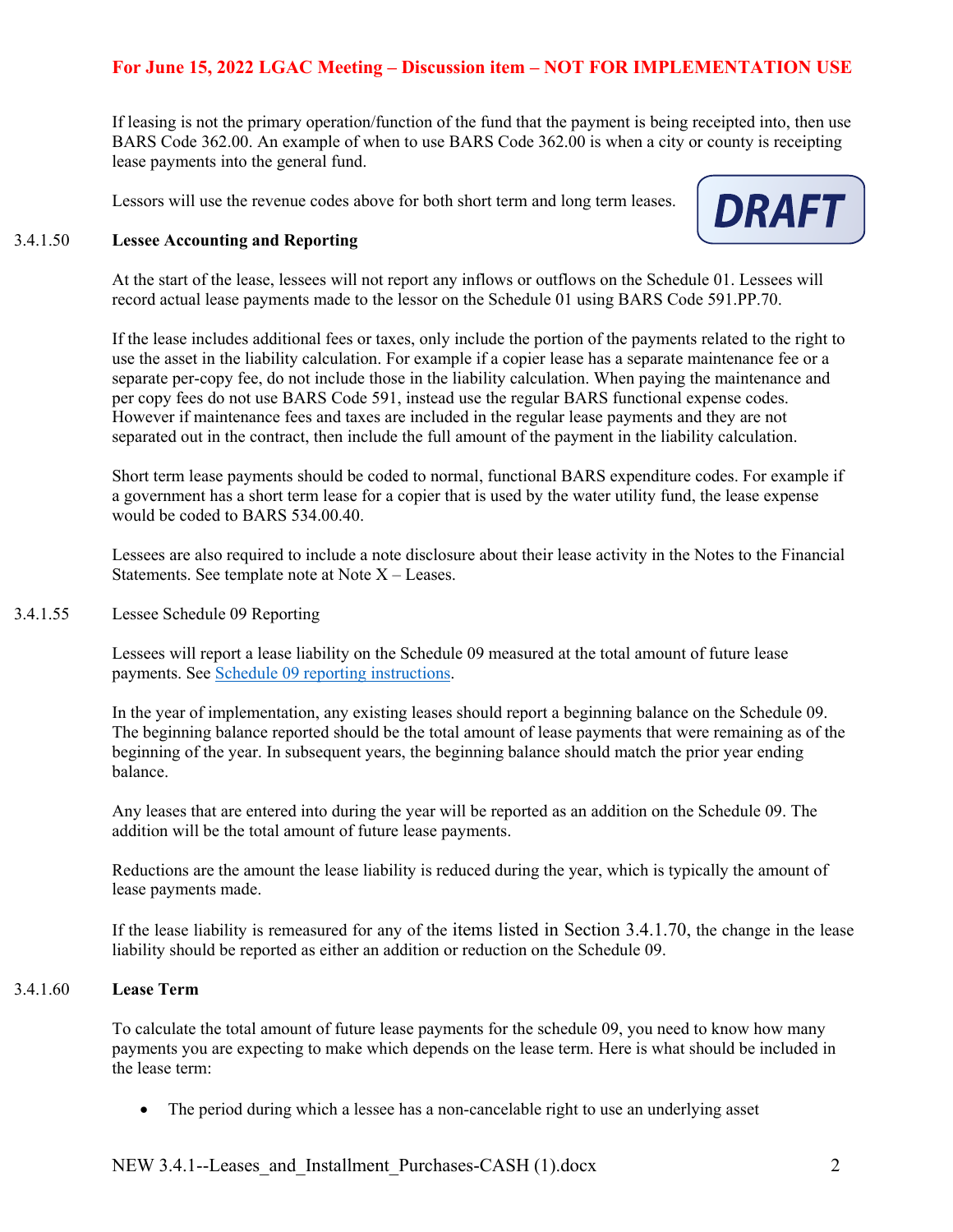- o plus periods covered by a lessee's or lessor's option to extend the lease (if reasonably certain the option will be exercised)
- o and periods covered by the lessee's or lessor's option to terminate the lease (if reasonably certain the option will not be exercised)
- Lease term **excludes** periods for which both the lessee and lessor each have the option to terminate or both parties must agree to extend

Determining whether a lease option is reasonably certain of being exercised or not requires professional judgement and should take into consideration the specific facts and circumstances at your government. Examples of items to consider in this analysis:

- Is there a history of extending the lease?
- Is the item being leased essential to your government's operations or services provided to citizens?
- Can the asset be leased from other sources?
- Any other factors relevant to your specific circumstances.

#### 3.4.1.70 **Remeasuring the Lease Liability**



The lease liability reported on the Schedule 09 must be remeasured (recalculated) if any of the following happen:

- Change in lease term
- Change in likelihood of purchase option
- Change in estimated amounts for payments already included
- Contingency resolved for variable payments.

The lease term might change if you were previously **not** going to exercise an extension option, but then determine you will extend the lease (or vice versa). In that case you should recalculate the lease liability to include the additional payments related to extending the lease term. If you previously determined you were not going to purchase the asset, but later determine that you will purchase the asset, then you should start treating the contract like an installment sale (use BARS codes 594.PP.70 for payments and the installment purchase codes on the schedule 09). Sometimes purchase options require additional amounts to be paid at the end of the contract in order to purchase the asset, those additional amounts should be added to your installment purchase liability on the schedule 09. If you used estimated amounts to calculate your lease liability and those amounts become known, you should recalculate the liability using the known amounts. If your lease payments were variable and later on all of your remaining lease payments become known (no longer variable), then you should recalculate the lease liability using the known amounts.

#### 3.4.1.80 **Installment Purchases (formerly called capital leases)**

Leases that transferred ownership of the asset to the lessee were previously called capital leases. These are now called installment purchases. If a lease has a purchase option or bargain purchase option, you will need to determine whether that option will be exercised or not. If you determine the purchase option will not be exercised, treat the contract like a lease. If you determine that the purchase option will be exercised, treat the contract like a financed purchase.

#### 3.4.1.85 Installment Purchase Accounting

You will add a liability to the Schedule 09 (Schedule of Liabilities) for the total amount of future payments, including the cost of any purchase options. At the start of the contract you do not record any inflows or outflows on your Schedule 01. You will record payments made on your Schedule 01 using BARS Code 594.PP.70.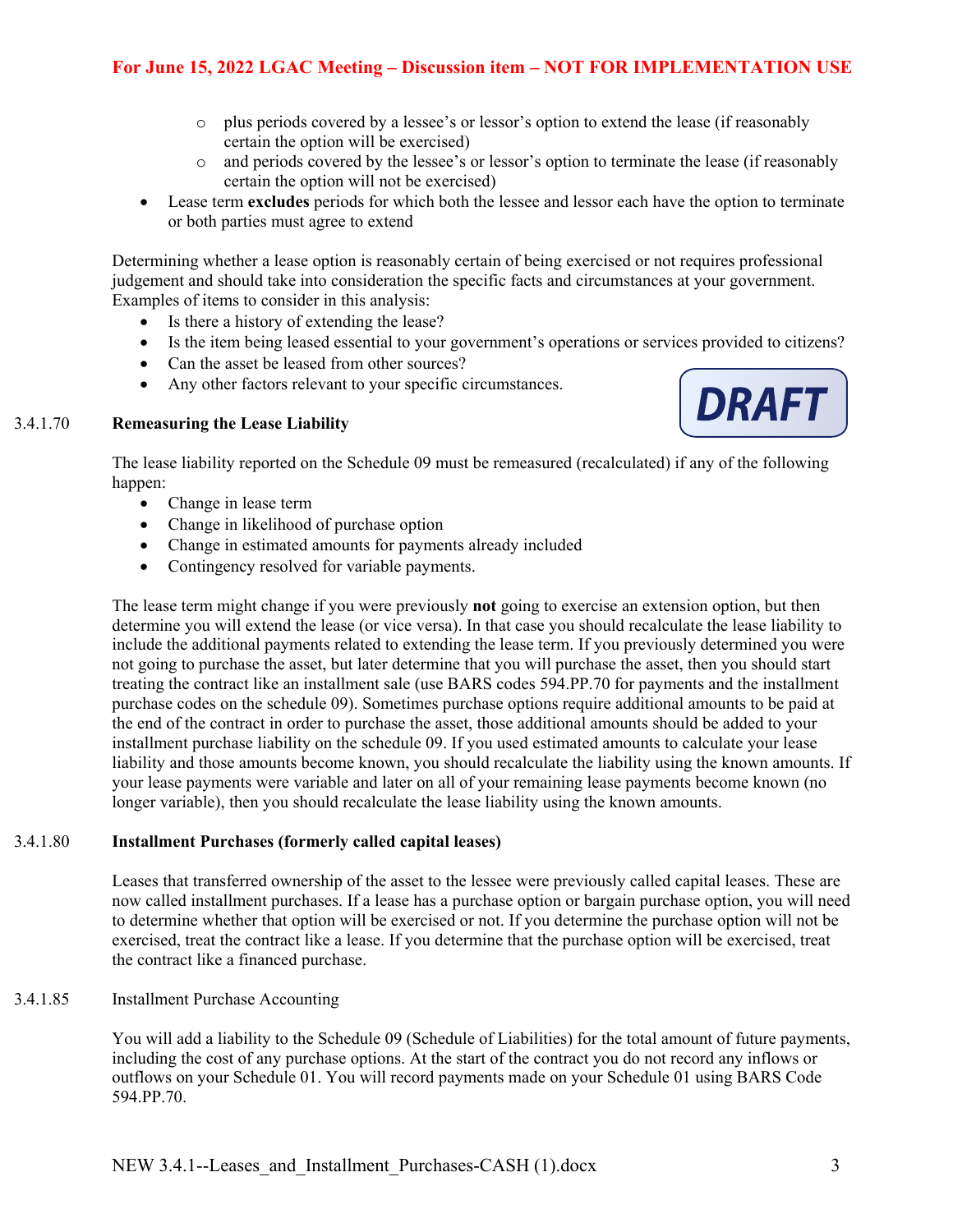If your government previously determined they would not exercise the purchase option, but then later do exercise it, you should start treating the contract as an installment purchase **at the time the decision is made**. That means you should start coding your remaining lease payments to BARS 594.PP.70. However, you should not go back and change the BARS codes of any of your previous payments.

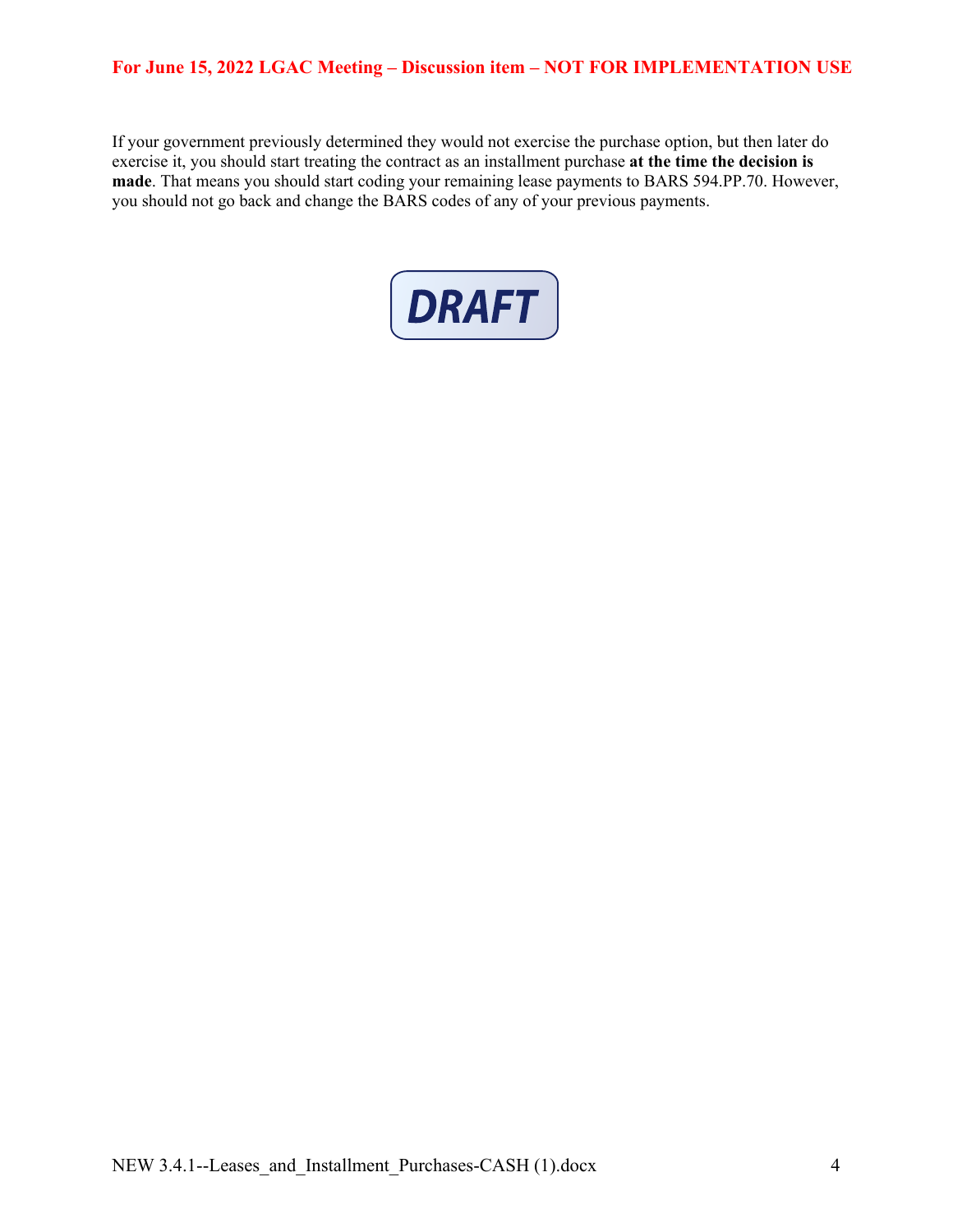# **Cash-basis Note X – Leases (Lessees)**

A **lessee** (i.e. renter) should disclose the following about its lease activities (which may be grouped for purposes of disclosure), other than short-term leases (leases that have a maximum possible term of less than one year):

To "group" leases, consider logical groupings such as lease type (land, buildings, equipment, etc.), lease term (5-10-25+ years), vendor (if leasing various things from a single vendor), etc.

1. A general description of its leasing arrangements, such as the assets leased, terms of the leases, the amount of the monthly (quarterly/annual) payments, cancellation clauses, significant commitments before the start of the lease, changes in lease term for previously reported leases, etc.

#### *Examples:*

*During the year ended (fiscal year end), the (city/county/district) adopted guidance for the presentation and disclosure of leases, as required by the BARS manual. This requirement resulted in the addition of a lease liability reported on the Schedule of Liabilities.* 

*The (city/county/district) leases land and buildings from the State for \$500 per month under lease agreements that range from 10 to 20 years. The leases began in January of 2015 and will end December of 2035 and include options to cancel after the first 10 years.* 

*The (city/county/district) leases vehicles from the County motor pool for \$200 per month under 5-year lease agreements with rotating end dates. In addition, the (city/county/district) pays \$300 per month under a 50-year lease with the State for storage space. This lease can be cancelled by us with 1-year's notice.* 

*The (city/county/district) leases 30 copiers from Office Min for \$500 per month under 3-year lease agreements that can be cancelled with 90-days' notice and severe penalties.* 

2. The total amount paid for leases in the current reporting period and future minimum lease payments for each of the five subsequent years and in five-year increments thereafter.

#### *Example:*

*The total amount paid for leases in 2020 was \$6,000. As of December 31, 2020, the future minimum lease payments are as follows:* 

| Year ended  | Total     |
|-------------|-----------|
| December 31 |           |
| 2021        | \$6,000   |
| 2022        | \$6,000   |
| 2023        | \$6,000   |
| 2024        | \$6,000   |
| 2025        | \$6,000   |
| 2026-2030   | \$30,000  |
| 2031-2035   | \$30.000  |
| 2036-2038   | \$18,000  |
| Total       | \$108.000 |

3. Include lease liabilities on Schedule 9 – Schedule of Long-term Liabilities.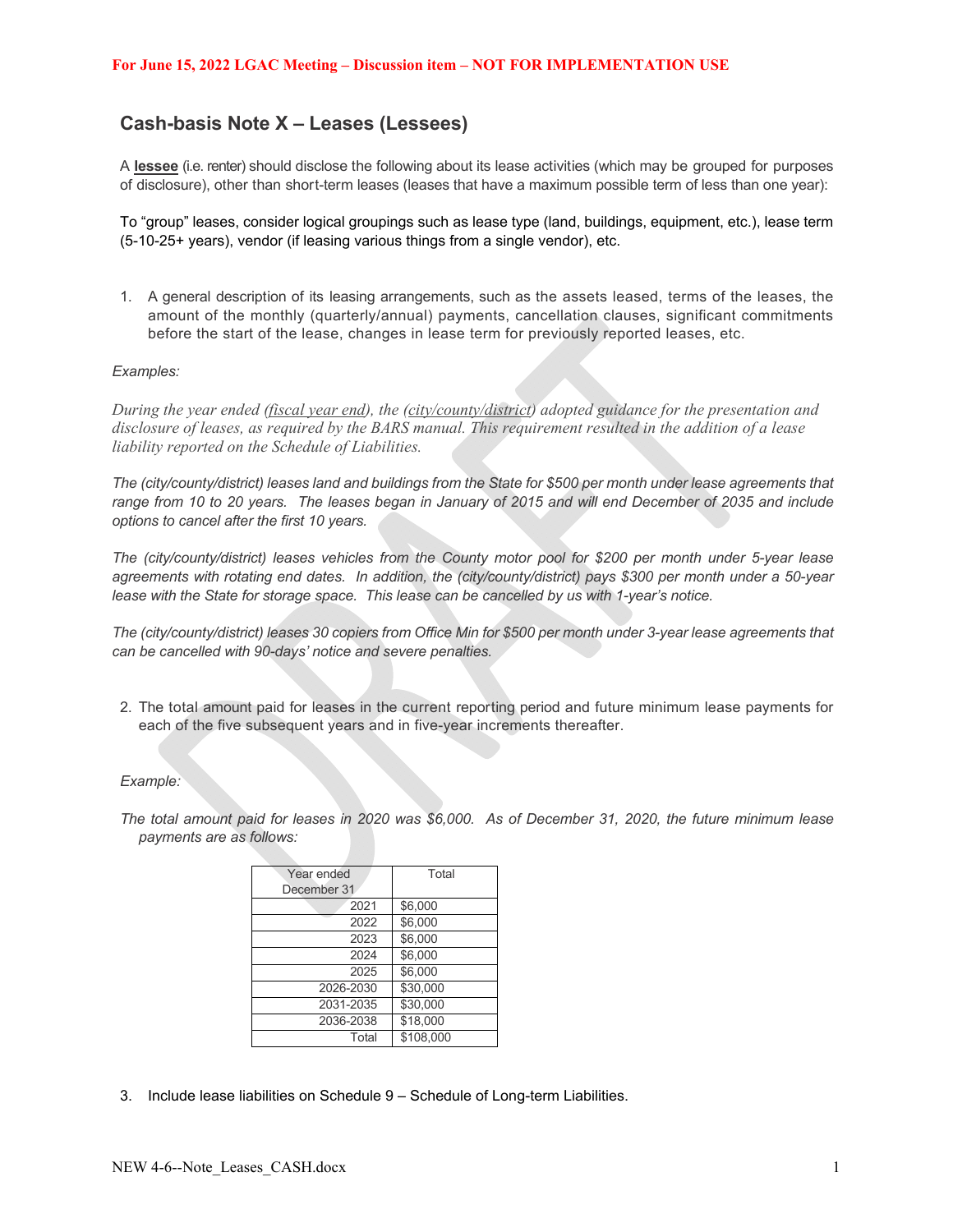**3. ACCOUNTING** 

| 3.4   | <b>Liabilities</b> |
|-------|--------------------|
| 3.4.1 | <b>Leases</b>      |

#### 3.4.1.10 **Introduction**

The Governmental Accounting Standards Board (GASB) issued Statement 87, *Leases*. In addition there are several Implementation Guides that address lease accounting and reporting:

- Implementation Guide No. 2019-3, *Leases*
- Implementation Guide No. 2020-1, *Implementation Guidance Update—2020*
- Implementation Guide No. 2021-1, *Implementation Guidance Update—2021*

The guidance in section  $3.4.1.70 - 3.4.1.74$  is specific to lessors and the guidance in section  $3.4.1.80 -$ 3.4.1.86 is specific to lessees. The rest of this section applies to both lessors and lessees.

#### 3.4.1.20 **Definition**

A lease is a contract that conveys control of the right to use another entity's nonfinancial asset (the underlying asset) as specified in the contract for a period of time in an exchange or exchange-like transaction

#### 3.4.1.30 **Exclusions**

The following items should not follow lease accounting and reporting guidance:

- Short-term leases One that, at the beginning of the lease, has a maximum possible term of 12 months or less, including any options to extend - e.g. rolling month-to-month leases
- Interfund leases Leases between departments or funds within the same government
- Lease of intangible assets This includes mineral rights, patents, software, copyrights, except for the sublease of an intangible right-to-use asset created by the original lease of a tangible underlying asset
- Leases of biological assets such as timber, living plants, and living animals
- Leases of inventory
- Service concession arrangements
- Assets financed with outstanding conduit debt unless both the asset and conduit debt are reported by the lessor
- Supply contracts such as power purchase agreements that do not convey control of the right to use the underlying power generating facility
- Certain regulated leases such as aviation leases between airports and air carriers

#### 3.4.1.40 **Lease Term**

The lease term includes:

- The period during which a lessee has a non-cancelable right to use an underlying asset
	- o plus periods covered by a lessee's **or** lessor's option to extend the lease (if reasonably certain the option will be exercised)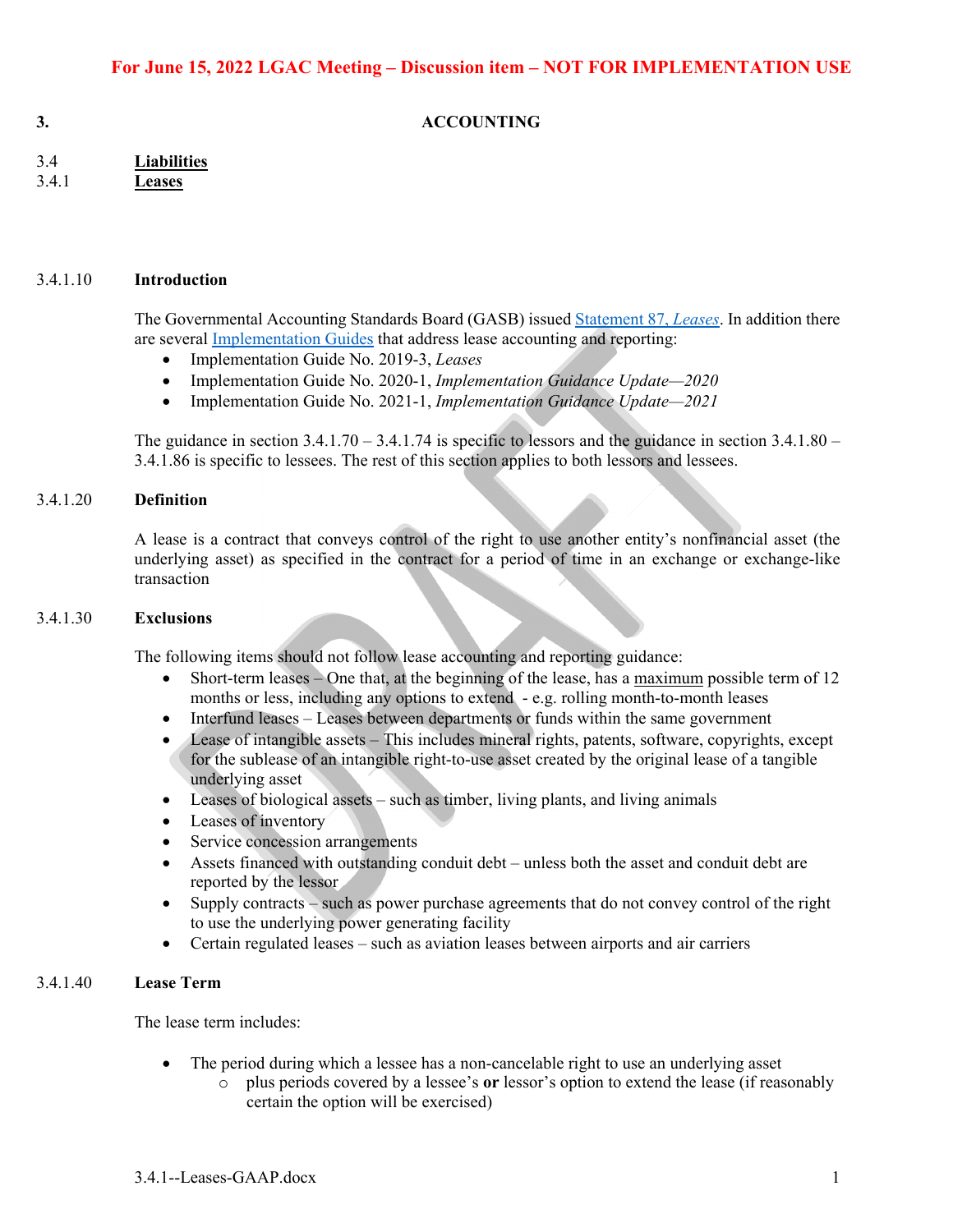- o and periods covered by the lessee's **or** lessor's option to terminate the lease (if reasonably certain the option will not be exercised)
- Lease term **excludes** periods for which both the lessee and lessor each have the option to terminate or both parties must agree to extend

Determining whether a lease option is reasonably certain of being exercised or not requires professional judgement and should take into consideration the specific facts and circumstances at your government. Examples of items to consider in this analysis:

- What is the past history of extending the lease or not?
- Is the item being leased essential to your government's operations or services provided to citizens?
- Do you have other options for where you can lease this asset from?
- Any other factors relevant to your specific circumstances.

#### 3.4.1.45 **Short Term Lease**

A short term lease is one that has a maximum possible term of less than 12 months. The maximum possible term includes all options to extend regardless of whether those options will be exercised or not.

Example: A lease contract has an initial noncancelable term of 6 months with an option for the lessee to extend for another year. The lessee will most likely not exercise that option.

This is **not** a short term lease because the maximum possible term is 18 months. The extension option is included even if it will not be exercised. The lease term for accounting purposes would only be 6 months.

Lessors should recognize revenue and lessees should recognize an expense when lease payments are due based on the payment provisions of the lease contract.

#### 3.4.1.50 **Discount Rate**

The lease payments should be discounted using the rate the lessor charges the lessee. This may be an implicit rate which is discussed in GASB Statement 63, paragraphs 173 – 187. However, the rate cannot be readily determined, then the lessee's incremental borrowing rate may be used. The incremental borrowing rate is the estimated interest rate that would be charged if the lessee borrowed the lease payment amounts over the lease term. If it is not practicable for the lessor to determine the lessee's incremental borrowing rate, the lessor may use its own incremental borrowing rate as the discount rate.

The discount rate must be reasonable for the specific lease. For example a 5 year lease and a 20 year lease would likely have different discount rates because a lender would likely charge different rates for borrowing funds over those different time frames.

#### 3.4.1.60 **Remeasurement**

Lessees and lessors are required to remeasure (recalculate) the lease liability or lease receivable in certain circumstances:

|                                                  | Lessee | Lessor |
|--------------------------------------------------|--------|--------|
| Change in lease term                             |        |        |
| Change in likelihood of residual value guarantee |        |        |
| Change in likelihood of purchase option          |        |        |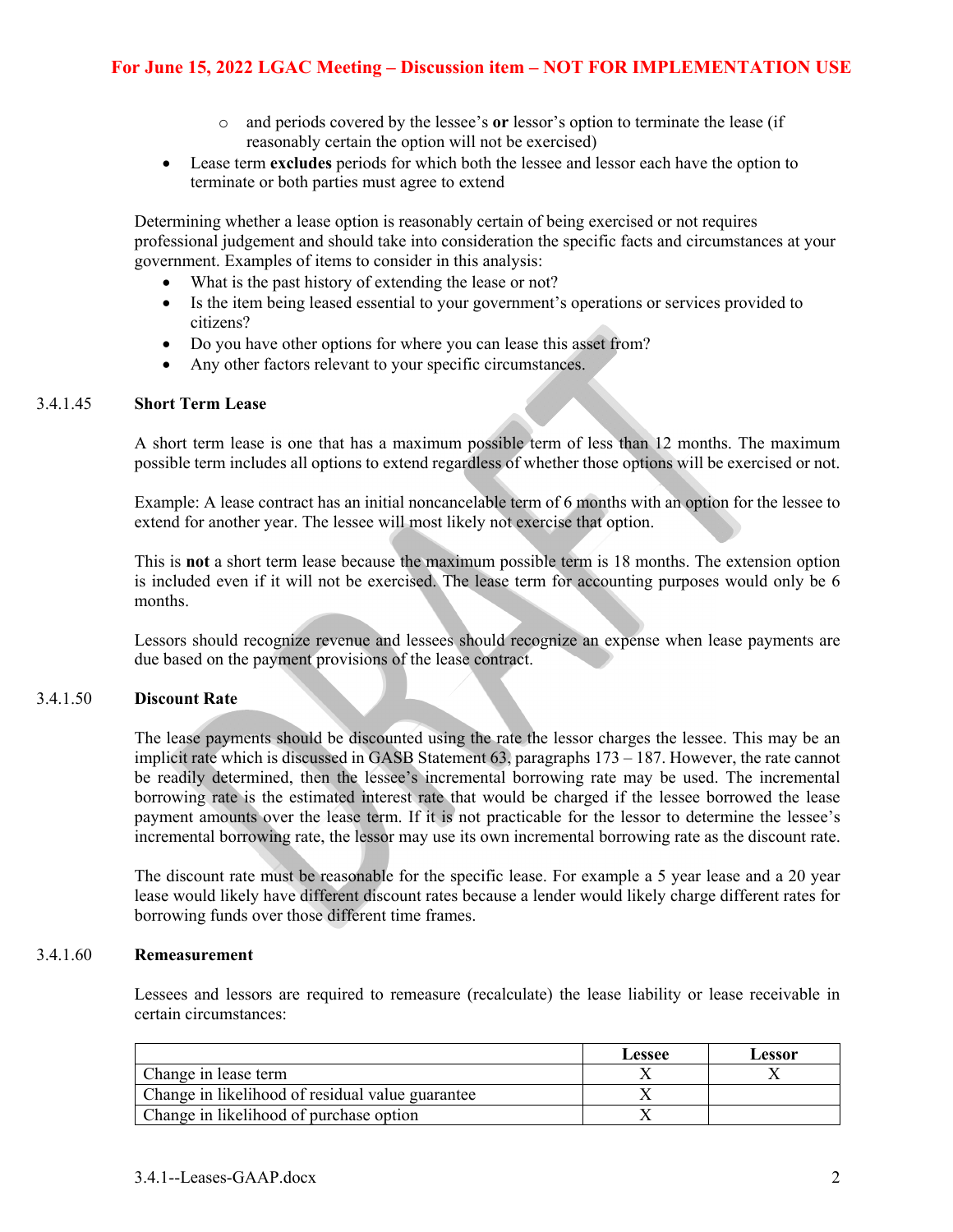| Change in estimated amounts for payments already included |  |
|-----------------------------------------------------------|--|
| Change in interest rate lessor charges                    |  |
| Contingency resolved for variable payments                |  |

If a lease liability or receivable is remeasured for any of the changes above, the index or rate used for variable payments and the discount rate should also be updated. However, the liability does not need to be remeasured solely for a change in the index or rate used for variable payments or a change in the incremental borrowing rate (if used as the discount rate).

#### 3.4.1.60 **Financed Purchases/Installment Purchases (Previously called Capital Leases)**

A contract that transfers ownership of the underlying asset to the lessee by the end of the contract and does not contain a termination option, should be reported as a financed purchase by the lessee and a sale of the asset by the lessor.

Accounting for this transaction is similar to other debt issuance and capital purchase transactions.

#### 3.4.1.70 **Lessor Accounting**

At the start of the lease term the lessor will recognize a lease receivable and deferred inflow of resources. The lessor will also continue to recognize the underlying asset as their own capital asset. Lessors also have required note disclosures. See template note at Note X – Leases (Lessors).

#### 3.4.1.71 Lease Receivable

The initial lease receivable is measured at the present value of lease payments expected to be received during the lease term, reduced by any provision for estimated uncollectible amounts. The receivable should include the following:

- Fixed payments
- Variable payments that depend on an index or a rate (such as the Consumer Price Index or a market interest rate), initially measured using the index or rate as of the commencement of the lease term
- Variable payments that are fixed in substance
- Residual value guarantee payments that are fixed in substance
- Any lease incentives payable to the lessee.

As the lessee makes payments, the lessor will recognize a reduction in the lease receivable and interest revenue. The lease receivable must be amortized using the interest method (GASB Implementation Guide No. 2019-3, *Leases*, paragraph 4.49).

#### 3.4.1.72 Deferred Inflow

The initial deferred inflow is measured at the amount of the lease receivable plus lease payments received from the lessee at the start of the lease term that relate to a future period (for example receiving the last month's rent upfront).

The deferred inflow is amortized in a systematic and rationale manner over the lease term. GASB does not specify a required amortization method, so lessors may choose which method they use (for example the interest method or straight-line).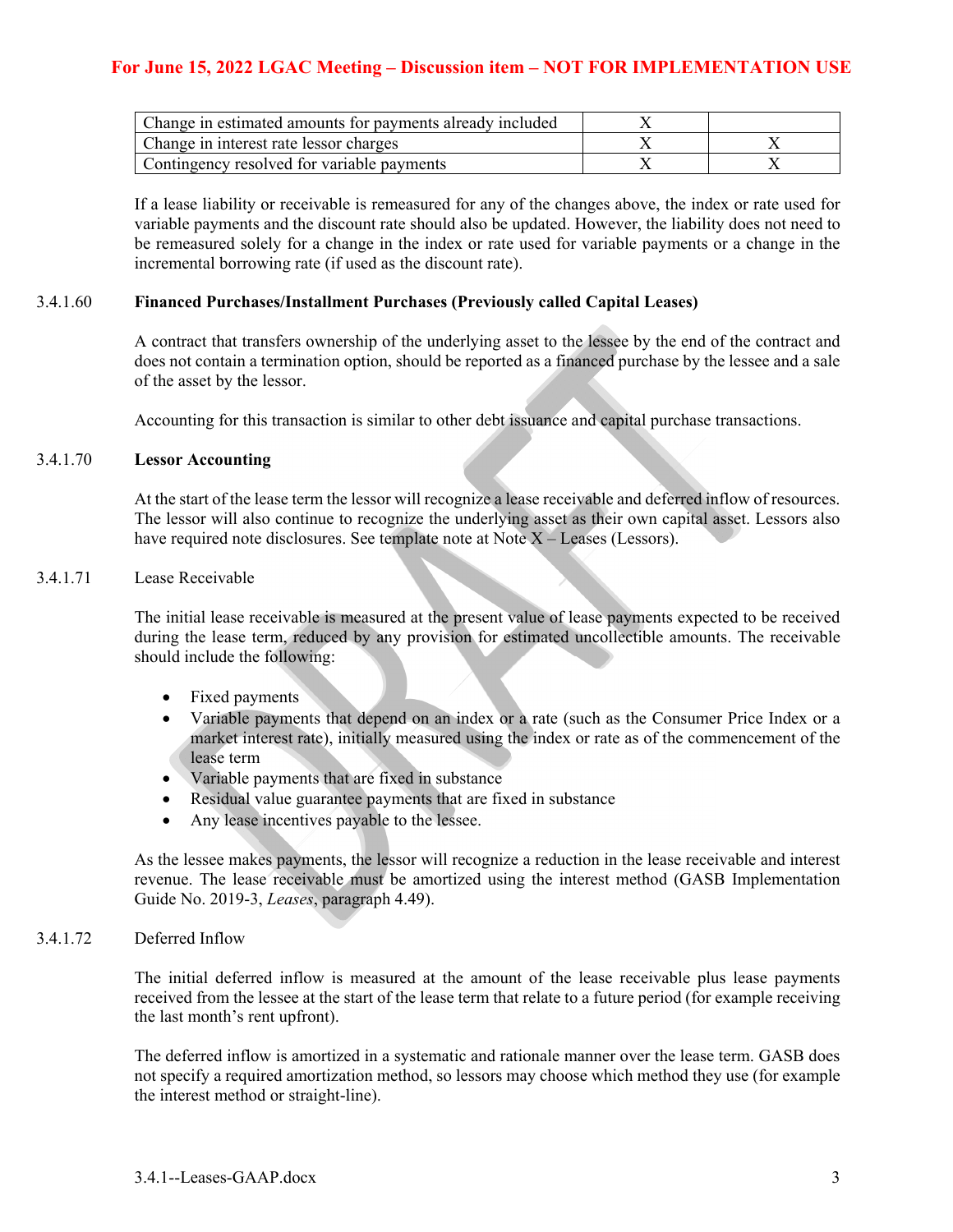#### 3.4.1.73 Lessor BARS Codes

The lessor records lease revenue and interest revenue. The interest revenue from leases should be recorded to BARS Code 361.4P which is a non-operating revenue code. GASB Implementation Guide 2021-1, Question 4.13 clarified that all interest revenue earned from leases should be reported as nonoperating revenue.

The lease revenue should be recorded to BARS Code 34P.PP (Charge for Services code) or 362. In a proprietary fund, use BARS Code 362 for non-operating lease revenue, and 34P.PP for operating lease revenue. In a governmental fund, use BARS Code 362 for leases that are not tied to a specific operation or function or for leases that are infrequent in nature. Lessors will also use these codes for short-term lease revenue.

The "P" stands for prescribed numbers that are related to the function of the leasing activity. Review your chart of accounts to identify the applicable function and determine the full BARS Code.

#### 3.4.1.74 Lessor Example Journal Entries

A County leases equipment to a City in a 60 month lease. The payments are \$1,000 per month (made at the beginning of the month) and the County uses an annual discount rate of 3%.

The County first calculates the present value of the lease to be \$55,791 to record the initial lease journal entry:

| Lease receivable |  |  |  |
|------------------|--|--|--|
| Deferred inflow  |  |  |  |
|                  |  |  |  |

The County records the first month's lease receipt. Since this payment is received at the very start of the lease, the present value is \$1,000 and all of the payment goes towards principal and directly reduces the lease receivable.

|                  | 000.1 |  |
|------------------|-------|--|
| Lease receivable |       |  |

The County also records the first month's deferred inflow amortization. This example uses straight line amortization in this example (\$55,791 initial deferred inflow divided by 60 total payments equals monthly amortization of \$930). This will be the exact same journal entry each month since straight line amortization is used.

| Deferred inflow                    |  |
|------------------------------------|--|
| Lease revenue (BARS 34P.PP or 362) |  |

The County records the second month's lease receipt. This time there is interest revenue, because one month of interest has accrued. The interest is calculated by multiplying the balance of the lease receivable from the prior month of \$54,791 (\$55,791 initial lease receivable minus the \$1,000 payment in the first month) by the monthly interest rate of 0.25% (annual interest rate of 3% divided by 12 months). The remaining portion of the payment is the principal amount that reduces the lease receivable.

| nek                            |  |
|--------------------------------|--|
| Lease receivable               |  |
| Interest revenue (BARS 361.4P) |  |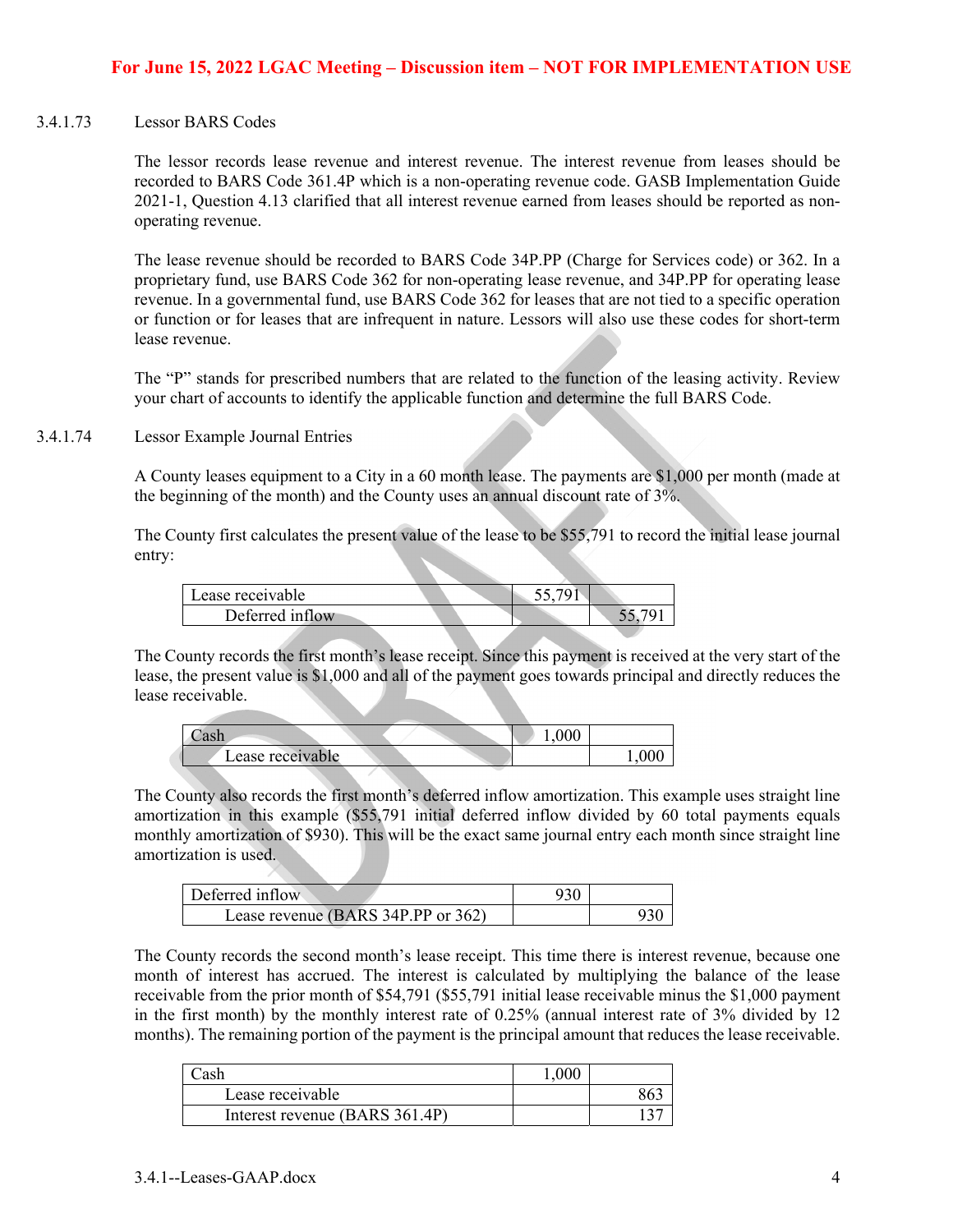#### 3.4.1.80 **Lessee Accounting**

For full accrual reporting (such as the government wide financial statements and proprietary fund statements) at the start of the lease term, the lessee will recognize a lease liability and lease asset.

The lessee will report lease liabilities on the Schedule of Liabilities (Schedule 09). In the year of implementation, any existing leases should report a beginning balance on the Schedule 09. The beginning balance reported should be the amount calculated for the implementation of GASBS No. 87. In subsequent years, the beginning balance should match the prior year ending balance.

Any new leases entered into during the year will be reported as an addition on the Schedule 09. The addition will be the liability calculated to add the lease to your financial statements.

Reductions are the amount the lease liability is reduced during the year, which is typically the principal portion of payments made.

If the lease is remeasured for any of the items in Section 3.4.1.60, the change in the lease liability should be reported as either an addition or reduction on the Schedule 09.

See Schedule 09 reporting instructions.

Lessees also have required note disclosures. See template note at Note  $X -$  Leases (Lessees).

#### 3.4.1.81 Lease Liability – Full accrual

The lease liability is measured at the present value of payments expected to be made during the lease term. This includes:

- Fixed payments
- Variable payments that depend on an index or a rate (such as the Consumer Price Index or a market interest rate), initially measured using the index or rate as of the commencement of the lease term
- Variable payments that are fixed in substance
- Amounts that are reasonably certain of being required to be paid by the lessee under residual value guarantees
- The exercise price of a purchase option if it is reasonably certain that the lessee will exercise that option
- Payments for penalties for terminating the lease, if the lease term reflects the lessee exercising (1) an option to terminate the lease or (2) a fiscal funding or cancellation clause
- Any lease incentives receivable from the lessor
- Any other payments that are reasonably certain of being required based on an assessment of all relevant factors

As the lessee makes payments, they reduce the lease liability and recognize interest expense. The lease liability must be amortized using the interest method (GASB Statement No. 87, paragraph 24).

3.4.1.82 Lease Asset – Full accrual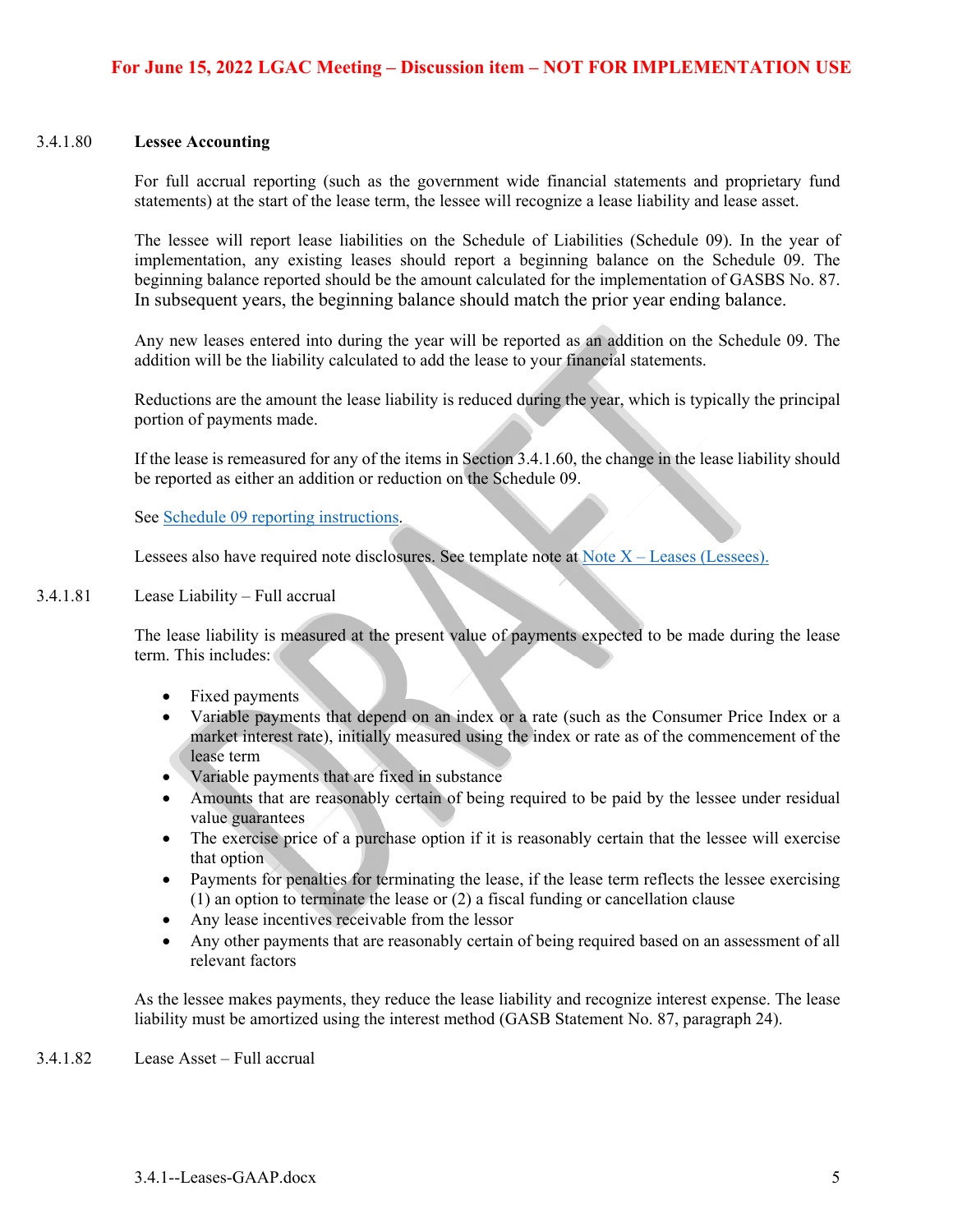The lease asset is measured at the initial lease liability plus lease payments made before the start of the lease term, plus any direct ancillary costs necessary to place the lease asset into service, minus any lease incentives received from the lessor before the start of the lease term.

The lease asset should be amortized over the shorter of the lease term or the underlying asset's useful life. GASB does not specify a required amortization method, so lessors may choose which method they use (for example the interest method or straight-line).

3.4.1.83 Lease Reporting in Governmental Funds

Governmental funds do not report a lease asset or lease liability. Instead the lessee would record a Capital Outlay Expenditure (debit) and an Other Financing Source for leases (credit). As the lessee makes payments, they would record a Debt Service Principal Expenditure (debit), Debt Service Interest Expenditure (debit), and reduce cash (credit).

3.4.1.84 Lessee BARS Codes

In a full accrual fund, the only revenue and expense accounts used are interest expense and amortization expense.

| 592.PP.80 | Recording interest expense payments           |  |
|-----------|-----------------------------------------------|--|
| 501.PP.00 | Recording amortization expense on lease asset |  |

A.

In a modified accrual there is no lease asset or lease liability, so some of the accounts used are different.

| 594.PP.60 | Recording the capital outlay expenditure at the start of the lease |
|-----------|--------------------------------------------------------------------|
| 391.70.00 | Recording the "other financing source" at the start of the lease   |
| 591.PP.70 | Recording debt principal payments                                  |
| 592.PP.80 | Recording interest expense payments                                |

The "P" stands for prescribed numbers that are related to the function of the leasing activity. Review your chart of accounts to identify the applicable function and determine the full BARS Code.

Expenses for short-term leases should be coded to the regular, functional BARS expense/expenditure codes. For example if a government has a short term lease for a copier that is used by the water utility fund, the lease expense would be coded to BARS 534.00.40.

3.4.1.85 Lessee Example Journal Entries – Full Accrual

A County leases equipment to a City in a 60 month lease. The payments are \$1,000 per month (made at the beginning of the month) and the County uses an annual discount rate of 3%.

The City first calculates the present value of the lease to be \$55,791 to record the initial lease journal entry:

| Lease asset    | 55.701<br>◡◡• |          |
|----------------|---------------|----------|
| ease liability |               | 7G.<br>ັ |

The City records the first month's lease payment. Since this payment is received at the very start of the lease, the present value is \$1,000 and all of the payment goes towards principal and directly reduces the lease liability.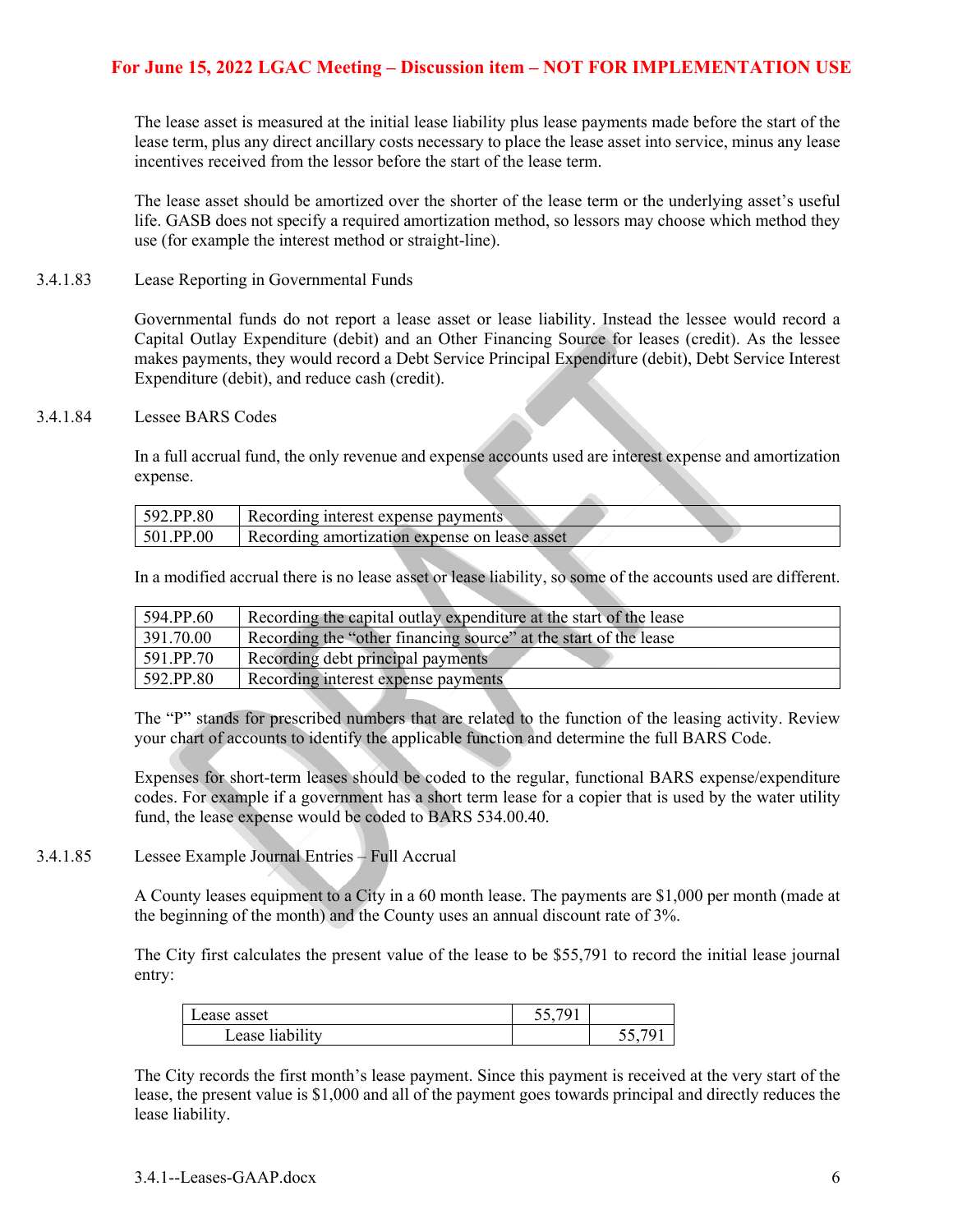| <br>$\cdots$<br>ease hability | 0.0011 |     |
|-------------------------------|--------|-----|
| `ac h                         |        | 1,0 |

The City also records the first month's lease asset amortization. This example uses straight line amortization in this example (\$55,791 initial lease asset divided by 60 total payments equals monthly amortization of \$930). This will be the exact same journal entry each month since straight line amortization is used.

| Amortization expense (BARS 501.PP.00)  |  |  |
|----------------------------------------|--|--|
| Accumulated amortization – lease asset |  |  |

The City records the second month's lease payment. This time there is interest expense, because one month of interest has accrued. The interest is calculated by multiplying the balance of the lease liability from the prior month of \$54,791 (\$55,791 initial lease receivable minus the \$1,000 payment in the first month) by the monthly interest rate of 0.25% (annual interest rate of 3% divided by 12 months). The remaining portion of the payment is the principal amount that reduces the lease liability.

| Lease liabilitv                   |  |  |
|-----------------------------------|--|--|
| Interest expense (BARS 592.PP.80) |  |  |
| ا ہ ہ'                            |  |  |

#### 3.4.1.86 Lessee Example Journal Entries – Modified Accrual

A County leases equipment to a City in a 60 month lease. The payments are \$1,000 per month (made at the beginning of the month) and the County uses an annual discount rate of 3%.

The City first calculates the present value of the lease to be \$55,791 to record the initial lease journal entry. Since the modified accrual funds do not record a lease asset or lease liability different accounts are used. However, the amounts calculated for the full accrual journal entries are the exact same that are used for the modified accrual journal entries.

| Capital outlay – lease asset (BARS 594.PP.60)   | 55,791 |        |
|-------------------------------------------------|--------|--------|
| Other financing source – lease (BARS 391.70.00) |        | 55,791 |

The City records the first month's lease payment. Since this payment is received at the very start of the lease, the present value is \$1,000 and all of the payment goes towards principal. Since there is no lease liability to reduce, the payment is recorded as a debt service expenditure.

| Debt service expenditure – principal (BARS 591.PP.70) | .000 |      |
|-------------------------------------------------------|------|------|
| ∠ash                                                  |      | .000 |

There is no lease asset in the modified accrual fund, therefore there is nothing to amortize.

The City records the second month's lease payment. This time there is interest expense, because one month of interest has accrued. The same amounts calculated for the full accrual journal entries are used.

| Debt service expenditure – principal (BARS 591.PP.70) | 863 |      |
|-------------------------------------------------------|-----|------|
| Debt service expenditure – interest (BARS 592.PP.80)  |     |      |
| Cash                                                  |     | .000 |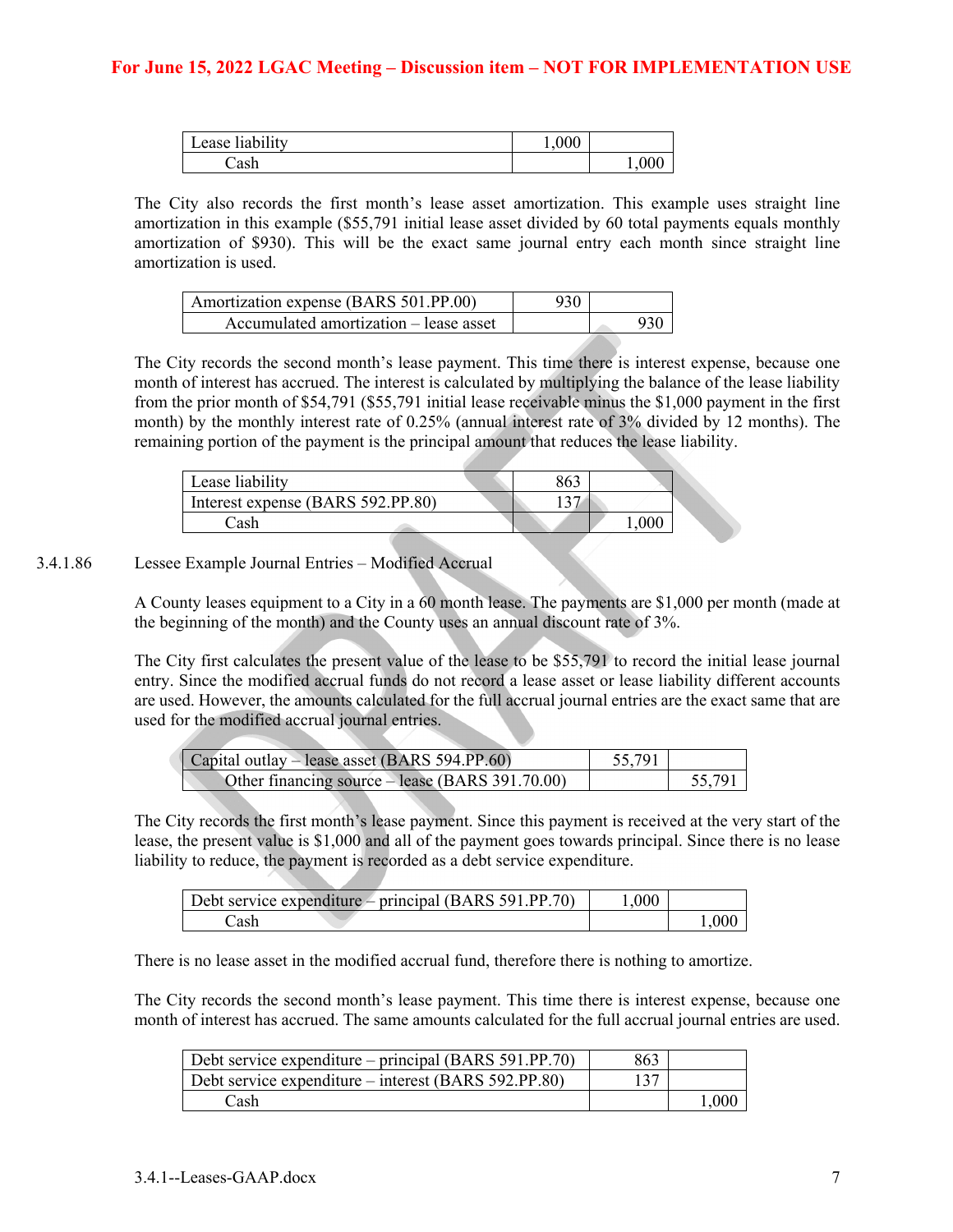# 3.4.1.90 **Other Topics**

See GASBS No. 87 for guidance on additional lease topics such as:

- Lease incentives
- Contracts combinations
- Lease modifications and terminations
- Subleases
- Sale-leaseback transactions
- Intra-entity leases
- Leases between related parties.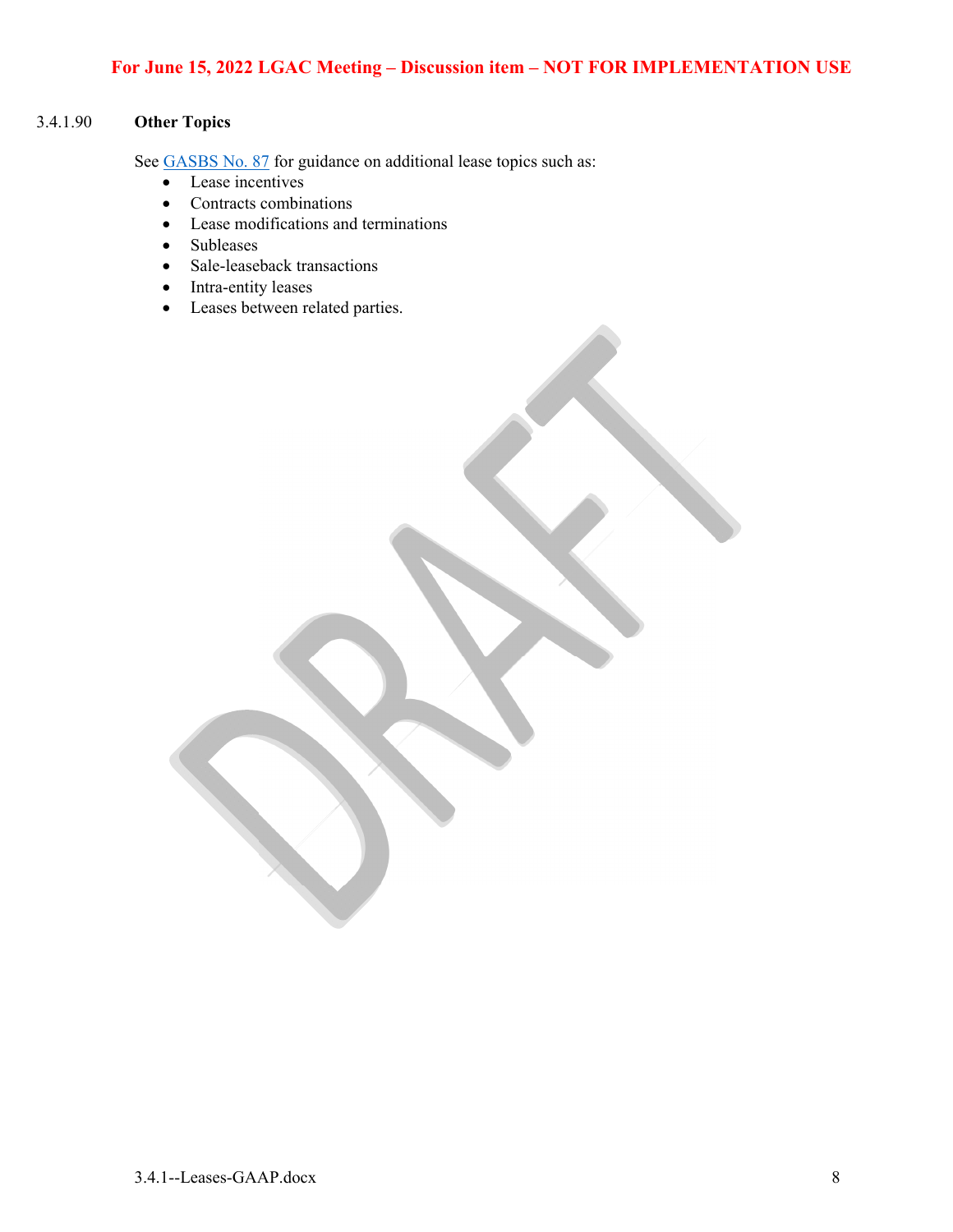# **GAAP Note X – Leases (Lessees)**

Per GASB 87, *Leases*, a **lessee** should disclose the following about its lease activities (which may be grouped for purposes of disclosure), other than short-term leases:

- 1. A general description of its leasing arrangements, including (1) the basis, terms, and conditions on which variable payments not included in the measurement of the lease liability are determined and (2) the existence, terms, and conditions of residual value guarantees provided by the lessee not included in the measurement of the lease liability.
- 2. The total amount of lease assets, and the related accumulated amortization, disclosed separately from other capital assets *(see sample table below).*
- 3. The amount of lease assets by major classes of underlying assets, disclosed separately from other capital assets *(see sample table below).*

*Example:* 

|                     | Beg. Bal. | Increases | Decreases | End. Bal. |
|---------------------|-----------|-----------|-----------|-----------|
| Leased Land         |           |           |           |           |
| Leased Bldgs.       |           |           |           |           |
| Leased Equip.       |           |           |           |           |
| Total               |           |           |           |           |
|                     |           |           |           |           |
| Accum. Depr. Leased |           |           |           |           |
| Bldgs.              |           |           |           |           |
| Accum. Depr. Leased |           |           |           |           |
| Equip.              |           |           |           |           |
| Total               |           |           |           |           |
|                     |           |           |           |           |

- 4. The amount of outflows of resources recognized in the reporting period for variable payments not previously included in the measurement of the lease liability.
- 5. The amount of outflows of resources recognized in the reporting period for other payments, such as residual value guarantees or termination penalties, not previously included in the measurement of the lease liability.
- 6. Principal and interest requirements to maturity, presented separately, for the lease liability for each of the five subsequent fiscal years and in five-year increments thereafter.

*Example:* 

As of December 31, 2020, the principal and interest requirements to maturity are as follows:

| Year ended  | Principal | Interest | Total |
|-------------|-----------|----------|-------|
| December 31 |           |          |       |
| 2021        | \$        |          |       |
| 2022        |           | ۰D       |       |
| 2023        | c         |          |       |
| 2024        | c         |          |       |
| 2025        |           |          |       |
| 2026-2030   | σ         | ง        |       |
| 2031-2035   | ጦ         |          |       |
| Total       |           |          |       |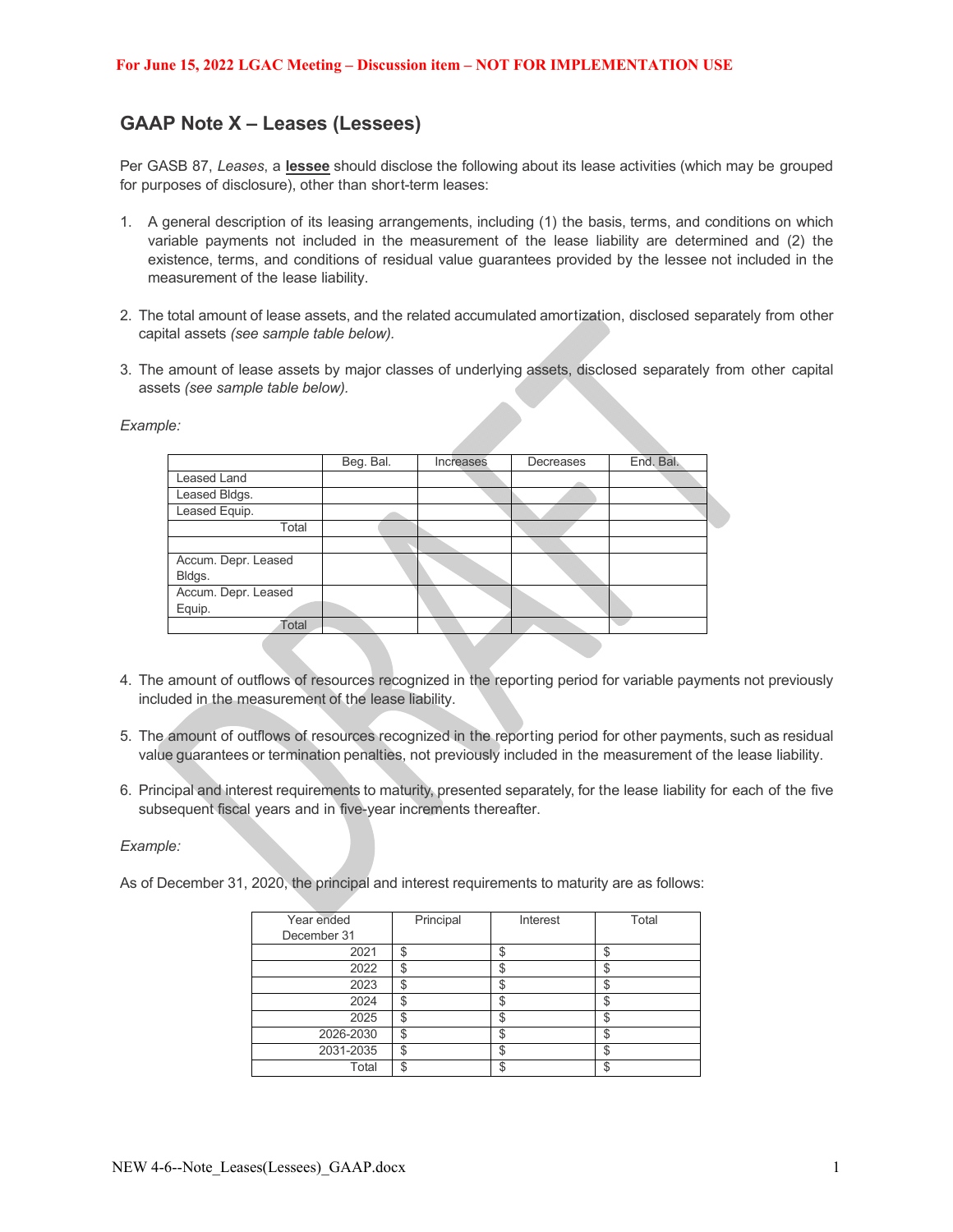- 7. Commitments under leases before the commencement of the lease term
- 8. The components of any loss associated with an impairment (the impairment loss and any related change in the lease liability, as discussed in paragraph 34).
- 9. A lessee also should provide relevant disclosures for the following transactions, if applicable:
	- a. Sublease transactions (see paragraph 81)
	- b. Sale-leaseback transactions (see paragraph 85)
	- c. Lease-leaseback transactions (see paragraph 87).
	- 10. A lessee is not required to disclose collateral pledged as a security for a lease (under paragraph 113 of Statement 62) if that collateral is solely the asset underlying the lease.

#### **Report the principal amount of lease liabilities on Schedule 9 – Schedule of Long-term Liabilities.**

NEW 4-6--Note Leases(Lessees) GAAP.docx 2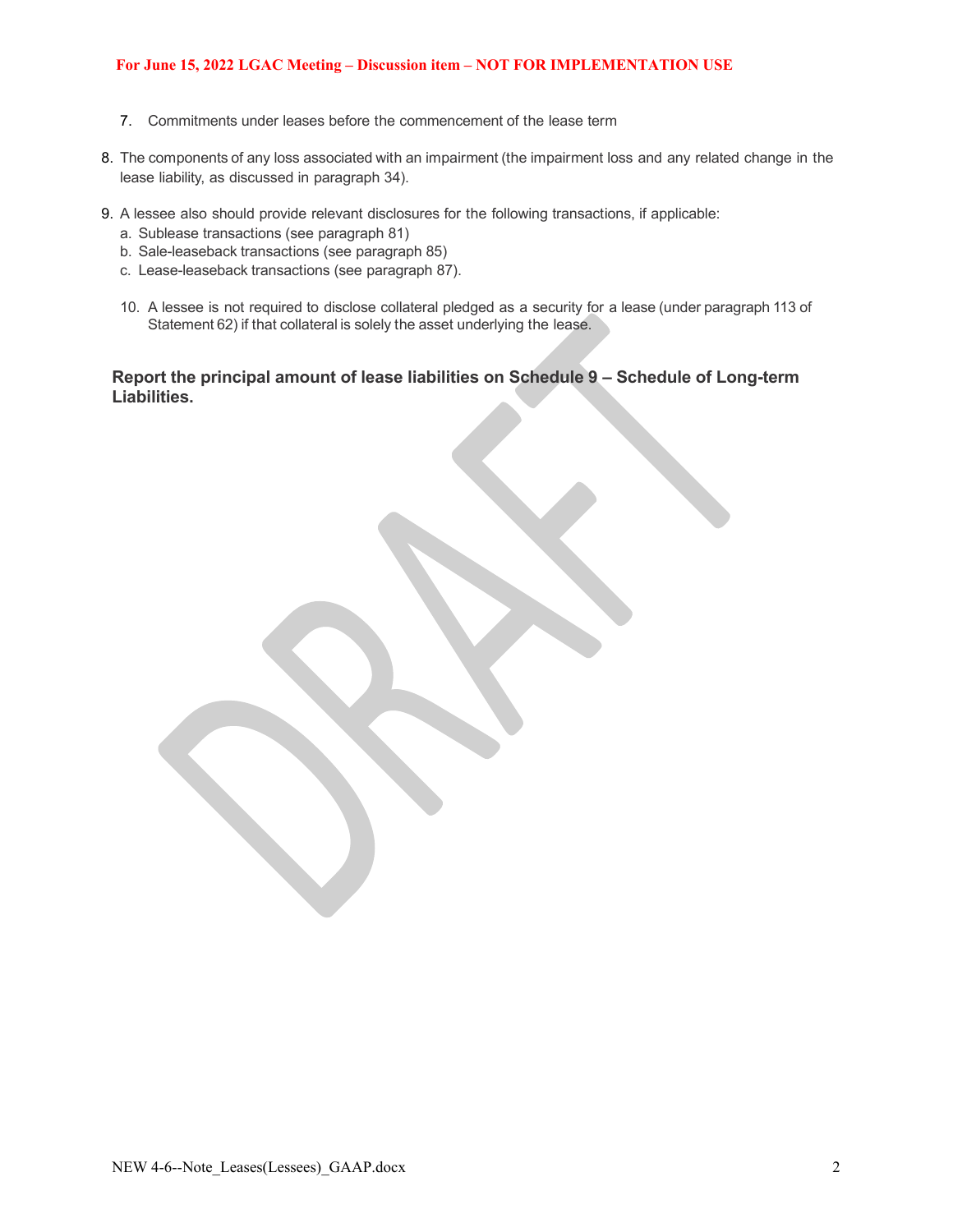# **GAAP Note X – Leases (Lessors)**

Per GASB 87, *Leases*, a **lessor** should disclose the following about its lease activities (which may be grouped for purposes of disclosure), other than short-term leases and certain regulated leases:

- 1. A general description of its leasing arrangements, including the basis, terms, and conditions on which any variable payments not included in the measurement of the lease receivable are determined.
- 2. The total amount of inflows of resources (for example, lease revenue, interest revenue, and any other lease-related inflows) recognized in the reporting period from leases, if that amount cannot be determined based on the amounts displayed on the face of the financial statements.
- 3. The amount of inflows of resources recognized in the reporting period for variable and other payments not previously included in the measurement of the lease receivable, including inflows of resources related to residual value guarantees and termination penalties.
- 4. The existence, terms, and conditions of options by the lessee to terminate the lease or abate payments if the lessor government has issued debt for which the principal and interest payments are secured by the lease payments.
- 5. A lessor also should provide relevant disclosures for the following transactions, if applicable:
	- a. Leases of assets that are investments (see paragraph 41)
	- b. Certain regulated leases (see paragraph 60)
	- c. Sublease transactions (see paragraph 81)
	- d. Sale-leaseback transactions (see paragraph 85)
	- e. Lease-leaseback transactions (see paragraph 87).
- 6. In addition to the disclosures above, if a lessor's principal ongoing operations consist of leasing assets to other entities, the government should disclose a schedule of future payments that are included in the measurement of the lease receivable, showing principal and interest separately, for each of the five subsequent fiscal years and in five-year increments thereafter.

#### *Example:*

As of December 31, 2020, future lease receivable principal and interest payments are as follows:

| Year ended  | Principal | Interest | Total |
|-------------|-----------|----------|-------|
| December 31 |           |          |       |
| 2021        | Φ         | ۰D       |       |
| 2022        | \$        |          |       |
| 2023        | Φ         | ъD       |       |
| 2024        | \$        |          |       |
| 2025        | \$        | c<br>ъD  |       |
| 2026-2030   | \$        |          |       |
| 2031-2035   | \$        | ъD       |       |
| Total       | \$        | œ        |       |

- 7. A lessor with one or more regulated leases, as described in paragraphs 42 and 43, should disclose the following about those lease activities (which may be grouped for purposes of disclosure), other than short-term leases: a. A general description of its agreements.
	- b. The extent to which capital assets are subject to preferential or exclusive use by counterparties under agreements, by major class of assets and by major counterparty.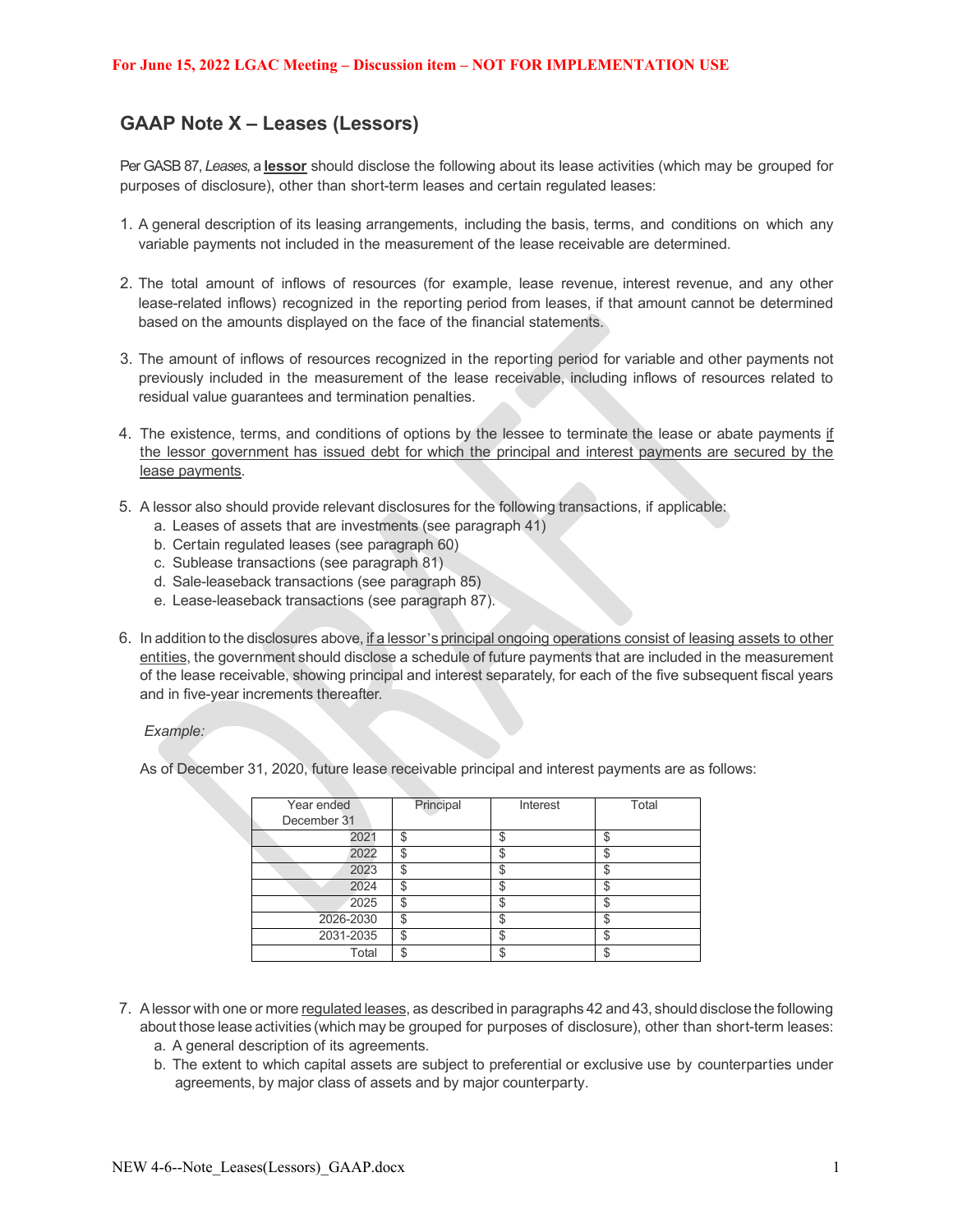- c. The total amount of inflows of resources (for example, lease revenue, interest revenue, and any other lease-related inflows) recognized in the reporting period from these agreements, if that amount cannot be deter- mined based on the amounts displayed on the face of the financial statements.
- d. A schedule of expected future minimum payments under these agreements for each of the subsequent five years and in five-year increments thereafter.
- e. The amount of inflows of resources recognized in the reporting period for variable payments not included in expected future minimum payments.
- 8. The existence, terms, and conditions of options by the lessee to terminate the lease or abate lease payments if the lessor government has issued debt for which the principal and interest payments are secured by the lease payments.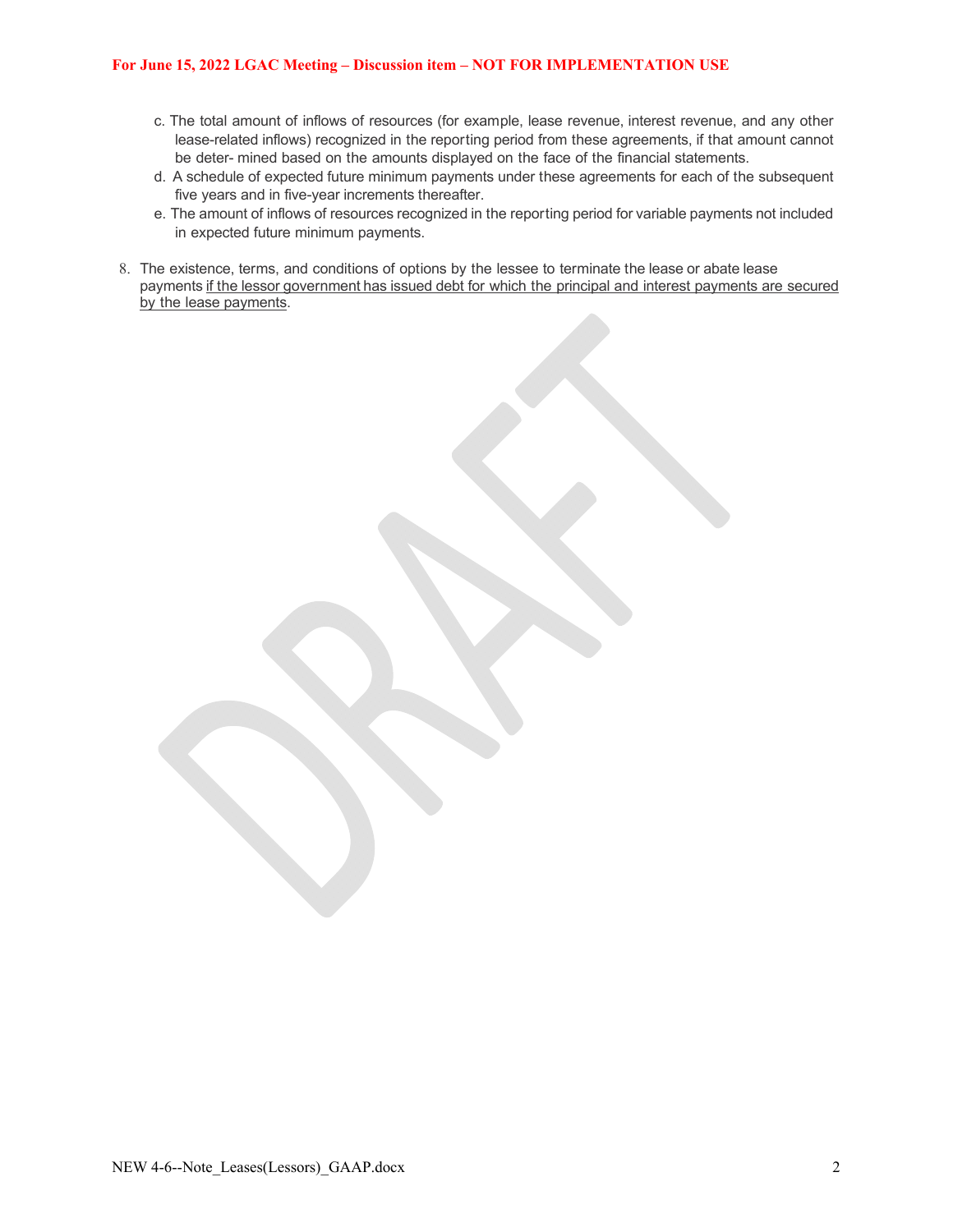# GASB UPDATE June 2022

The Governmental Accounting Standards Board (GASB) establishes generally accepted accounting principles (GAAP) for U.S. state and local governments. All statements, exposure drafts and other documents for public comment are available from the GASB website, www.gasb.org, free of charge.

Here is a summary of current and upcoming accounting and financial reporting standards.

### GASB Pronouncements Effective for Reporting Year 2021

 **Statement No. 89,** *Accounting for Interest Cost Incurred before the end of a Construction Period* This statement suspends paragraphs 5-22 of GASB 62. Do not capitalize interest cost related to capital assets – expense as incurred. This statement was originally effective for the 2020 reporting year but was postponed by GASB 95.

> **GAAP –** Formalizes that interest incurred before construction is complete for a capital asset is **not** capitalizable.

**CASH –** Does not apply since this is in relation to capital assets.

#### **Implementation Guide 2019-1**

This guide's objective is to provide guidance that clarifies, explains, or elaborates on GASB Statements. This guide addresses OPEB, Derivative Instruments, Nonexchange Transactions, Impairment and Insurance Recoveries, and other accounting and reporting topics. This guidance was originally effective for the 2020 reporting year, but was postponed by GASB 95.

**GAAP –** Most of the required changes have been implemented in BARS. Please review the new rules for storm cleanup and insurance recoveries, which can be found in the insurance recovery BARS codes.

**CASH -** Most of the required changes have been implemented in BARS. Please review the new rules for storm cleanup and insurance recoveries, which can be found in the insurance recovery BARS codes.

#### **Statement No. 98,** *The Annual Comprehensive Financial Report*

This statement replaces the term *comprehensive annual financial report* and the related acronym with *annual comprehensive financial report* (ACFR). Effective for years ended after December 15, 2021.

**GAAP –** Most of the required changes have been implemented in BARS.

**CASH –** Does not apply since cash does not prepare ACFRs.



Office of the Washington **State Auditor Pat McCarthy**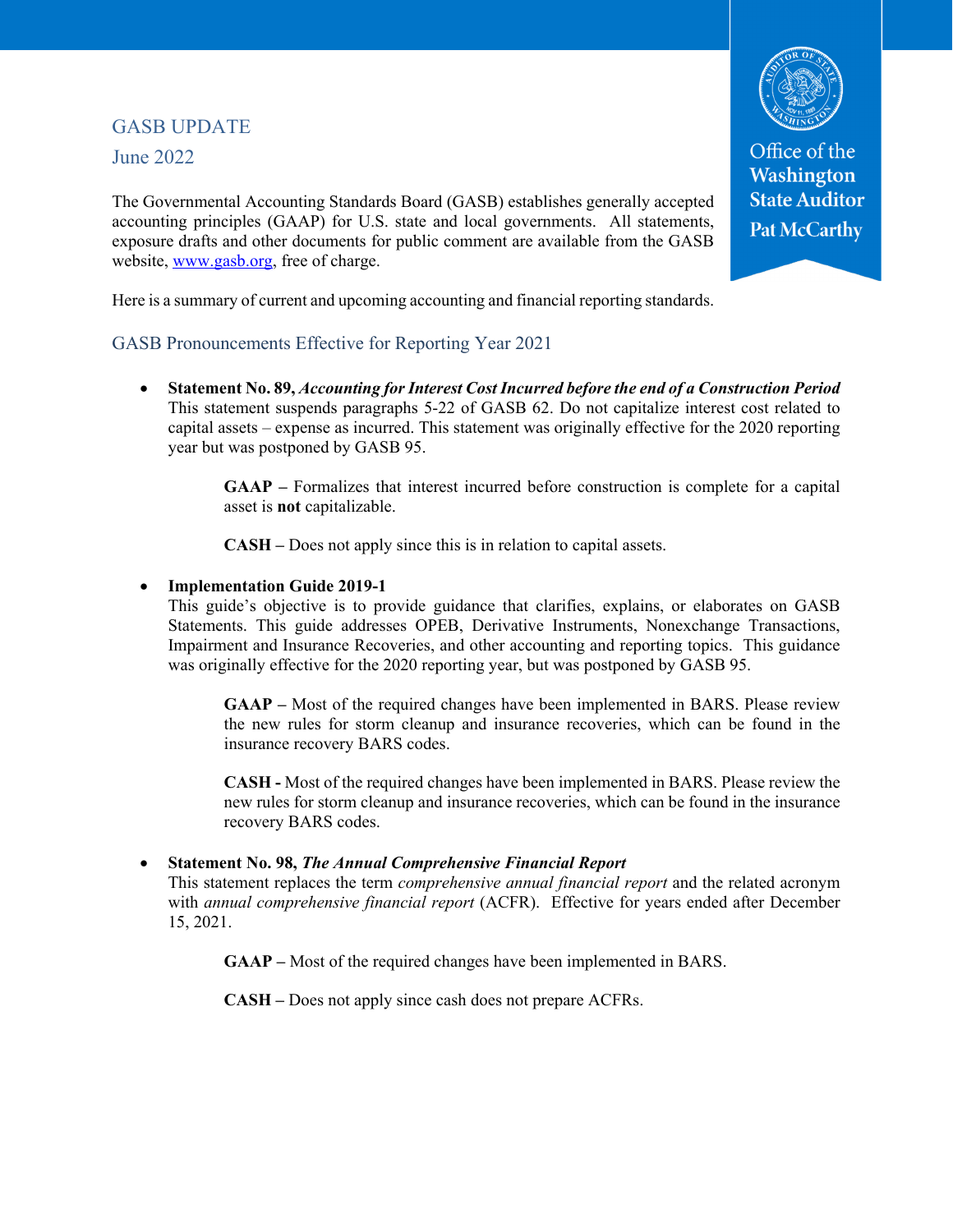### GASB Pronouncements Effective for Reporting Year 2022

#### **Statement No. 87,** *Leases*

This statement's scope includes definition of a lease, lease term, short-term leases, subleases, and sale-leasebacks. Guidance related to accounting and reporting for lessee and lessor. An implementation guide is available: **Implementation Guide 2019-3 -** *Leases*. The statement and guidance were originally effective for the 2020 reporting year but was postponed by GASB 95.

**GAAP –** Please see the Leases project page for accounting and reporting requirements. Early implementation allowed.

**CASH -** Please see the Leases project page for accounting and reporting requirements. No early implementation allowed.

#### **Statement No. 91,** *Conduit Debt Obligations*

The objectives of this Statement are to provide a single method of reporting conduit debt obligations by issuers and eliminate diversity in practice associated with (1) commitments extended by issuers, (2) arrangements associated with conduit debt obligations, and (3) related note disclosures. This statement was originally effective for the 2021 reporting year, but was postponed by GASB 95.

GAAP - Conduit debt will not be reported unless certain criteria has been met.

 **CASH -** Conduit debt will not be reported unless certain criteria has been met.

#### **Statement No. 92,** *Omnibus 2020*

This statement addresses a mix of implementation issues related to leases, reinsurance recoveries, and derivative instruments **(effective immediately for reporting year 2020)**. Other items effective for reporting year 2022 include intra-entity transfers of assets, postemployment benefit arrangements, government acquisitions, etc. This guidance was originally effective for the 2021 reporting year, but was postponed by GASB 95.

**GAAP –** Most of the required changes have been implemented in BARS.

**CASH -** Most of the required changes have been implemented in BARS.

#### **Statement No. 93,** *Replacement of Interbank Offered Rates*

This statement provides exceptions to derivatives hedge accounting termination provisions and lease modifications solely to replace an interbank offered rate (IBOR). This guidance was originally effective for the 2021 reporting year but was postponed by GASB 95.

**GAAP –** LIBOR has been removed from the hedging derivative section of the BARS manual.

**CASH –** Does not apply to cash due to only apply to hedging derivatives.